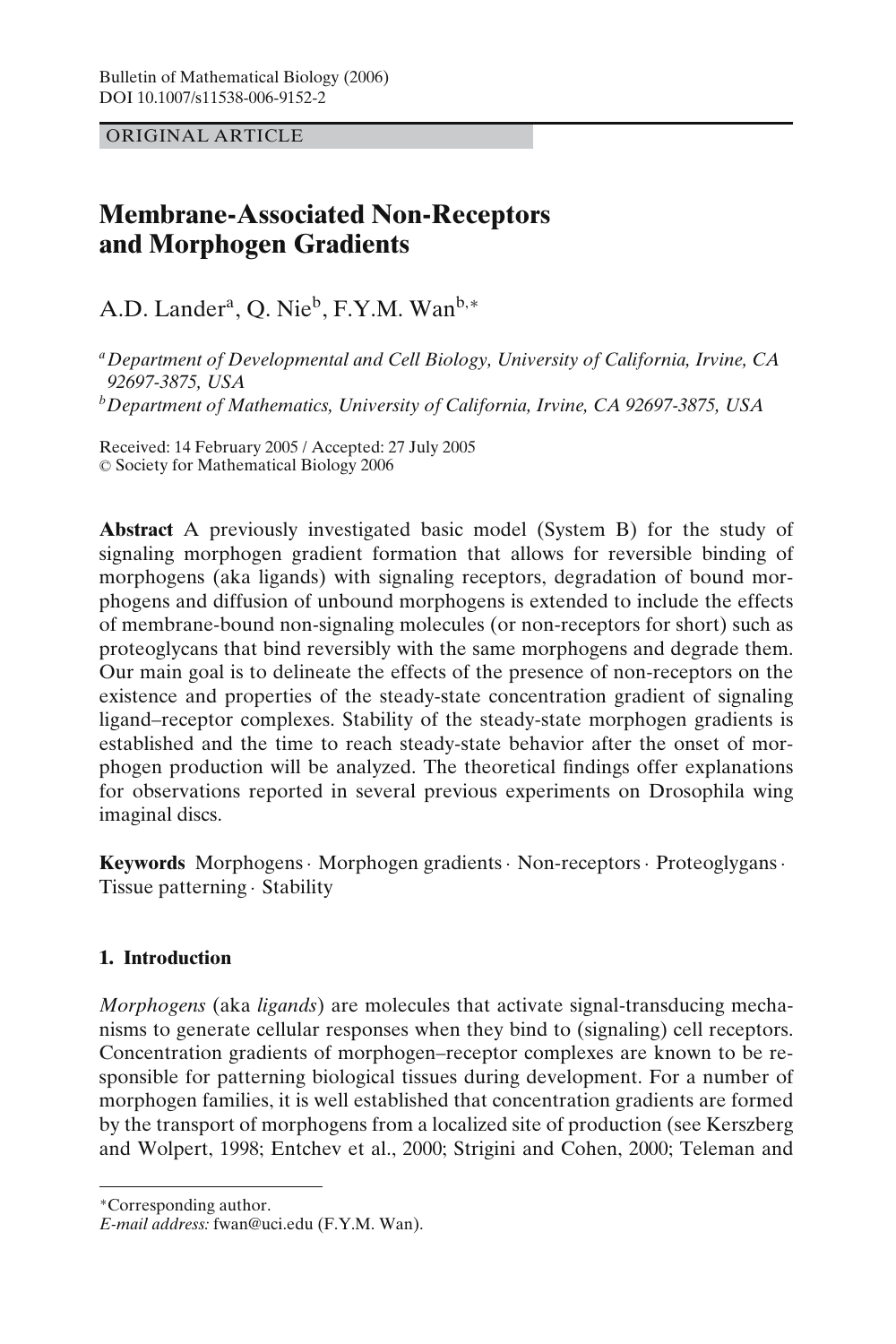Cohen, 2000 and other references in Lander et al., 2002). This can be seen from an in vivo visualization of the gradient of the morphogen decapentaplegic (Dpp) in a Drosophila fruit fly wing imaginal disc shown in Fig. 1 of Entchev et al. (2000). Figure 2 of the same reference shows the evolution of the bound morphogen gradient in the wing imaginal disc, which ultimately specifies the locations of wing vein structures on the anterior and posterior portions of the adult wing (Gurdon and Bourillot, 2001). Recent mathematical modeling and quantitative analysis in Lander et al. (2002) and Lou et al. (2004) show that diffusion as a mechanism for morphogen transport and formation of steady-state morphogen concentration gradients is consistent with available experimental observations (Entchev et al., 2000; Teleman and Cohen, 2000). Specific results include the establishment of the existence of various steady-state morphogen concentration gradients and the characterization of the shape of these gradients.

Formation of concentration gradients of different morphogen–receptor complexes is expected to be affected by other known ligand activities including binding with molecular entities other than signaling receptors. Such non-signaling entities will be called *non-receptors* since they bind with morphogens similar to receptors but the resulting complexes do not signal. From this perspective, the presence of non-receptors reduces the amount of morphogen available for binding with receptors and thereby inhibits cell signaling. In this paper, we extend the basic model *System B* of Lander et al. (2002) to include the possibility of morphogens binding with nondiffusive non-receptors such as *cell surface proteoglycans*. Such a model will be used to investigate the inhibiting effects of non-receptors on the formation and properties of steady-state morphogen gradients and the related transient decay time. Similar to System B, the more general model considered herein is an extracellular model in that it does not explicitly represent endocytosis (and cell surface molecules are treated as if they degrade directly); it also takes the concentration of receptors and non-receptors to remain unchanged in time (which can hold whenever synthesis and degradation of receptors and non-receptors are not affected by morphogen binding or signaling). Investigation of more general models with fewer simplifications (see Lander et al., 2002, 2006 and references therein) have led to the same mathematical boundary value problem (BVP) for the determination of the steady-state gradients up to a different interpretation of the biological parameters. Hence, we can and will work with extracellular models whenever possible to simplify our analysis and presentation.

Morphogens are known to bind both nondiffusible and diffusible non-receptors. Regarding nondiffusible non-receptors, a variety of molecules, especially heparan sulfate proteoglycans (HSPG), such as syndecans and glypicans, are known to be important in Drosophila imaginal discs, influencing gradients formed by morphogens such as Dpp, Wingless (Wg), and Hedgehog (Hh) (Lin, 2004). A brief treatment of the effects of nondiffusive non-receptors can be found in Eldar et al. (2003), in which it was concluded that the steady-state shapes of morphogen gradients are necessarily independent of non-receptors. However, in that study the ability of non-receptors to mediate morphogen degradation was neglected (reflecting the relatively common misconception that most HSPG are static components of the extracellular matrix, not rapidly turning-over cell surface molecules).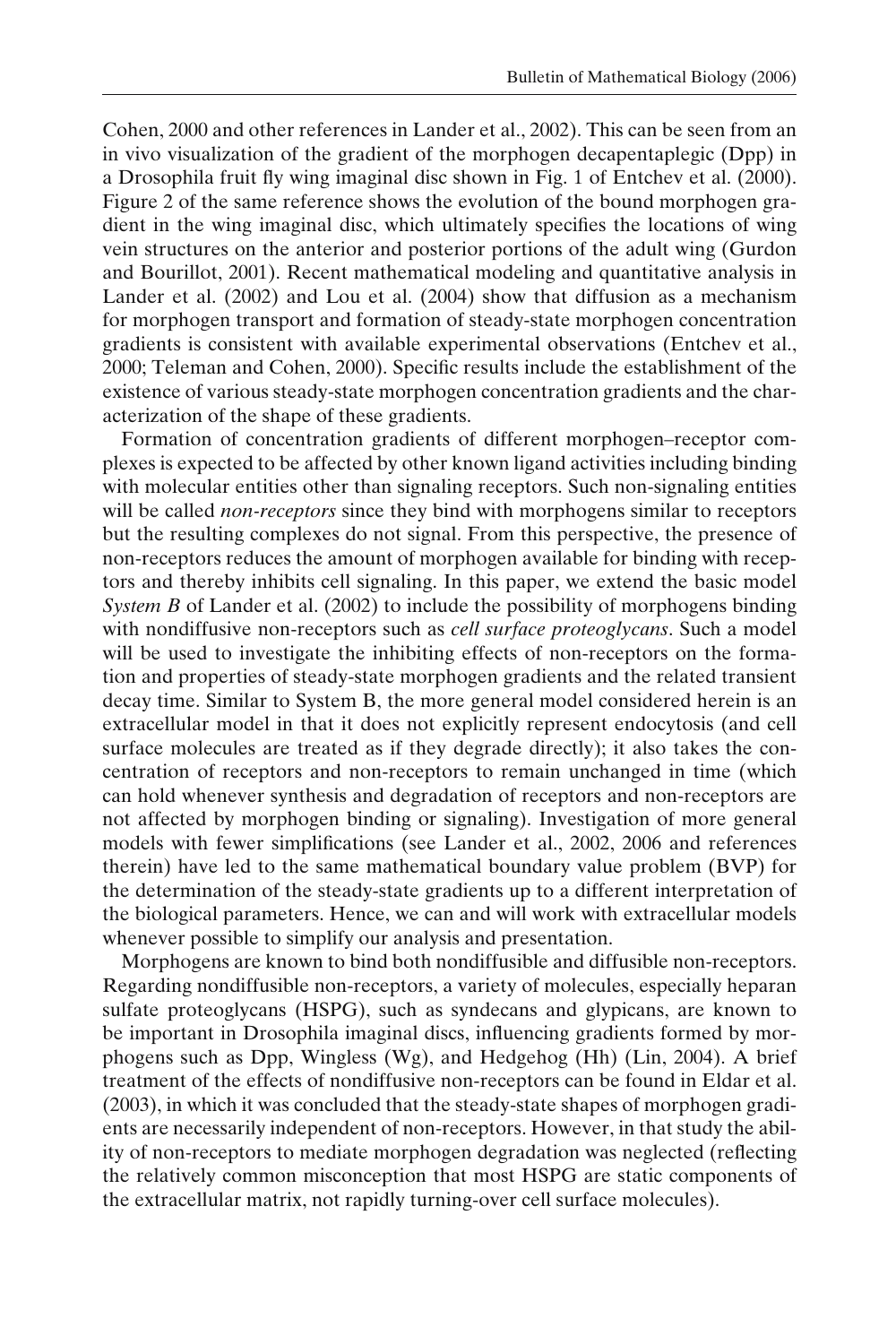In the present investigation of nondiffusible non-receptors, we explicitly account for non-receptor-mediated morphogen degradation and characterize its dynamic and steady-state effects on gradient formation. Existence, uniqueness, monotonicity and linear stability of a steady-state gradient of signaling morphogen–receptors are proved. Theoretical results obtained for steadystate gradients herein will provide an explanation in Section 5 of the opposite effects from overexpression of different receptors in Drosophila wing imaginal discs observed experimentally in Cadigan et al. (1998) and Lecuit and Cohen (1998). Morphogen binding with diffusible non-receptors has also been studied. Findings include a possible mechanism responsible for some unexpectedly sharp enhancement of Dpp–receptor gradient at the dorsal midline prior to reaching a substantially lower and less accentuated steady-state concentration (Eldar et al., 2002; Kao et al., 2003; Lou et al., 2005; Mizutani et al., 2005; Shimmi et al., 2005). The findings strongly suggest that the binding of Dpp with the diffusible non-receptor Sog is responsible for some unexpectedly sharp enhancement of Dpp–receptor gradient at the dorsal midline of the biological organism prior to reaching a substantially lower and less accentuated steady-state concentration.

Mathematical models of the binding of morphogens to signaling receptors have been shown to produce biologically realistic morphogen gradients for tissue patterning. The gradients from these models have also been shown to be asymptotically stable with respect to small perturbations. The (usually sharp) lower bound of of the decay rate is found to depend only on the degradation rate constant, offering a way to measure the latter (Mizutani et al., 2005). However, such gradients are not robust to substantial changes in the various parameters, including the kinds of changes that would be induced by environmental fluctuations (e.g. varying temperature). For some morphogen gradient systems, introduction of typical feedback control mechanisms surprisingly does not lead to robustness while the presence of cell-membrane-bound non-receptors that compete for the relevant morphogens alone does so in a significant region of the system parameter space (Nie et al., 2004; Lander et al., 2005c; Lei et al., 2005). It is therefore important to acquire some understanding of, and insight to, the effects of nondiffusive non-receptors to morphogen gradient formation as we do herein.

# **2. A one-dimensional formulation**

In this paper, we focus on the extracellular space of the posterior compartment of a Drosophila wing imaginal disc so that our results can be compared with the those for some of the end source models considered in Lander et al. (2002, 2005a) and Lou et al. (2004) and applied to explain the experimental observations of Cadigan et al. (1998) and Lecuit and Cohen (1998). In formulating a relevant mathematical model for the problem of interest, we simplified the development of the wing imaginal disc to a one-dimensional reaction–diffusion problem in which morphogen is introduced at the rate  $\nu$  at one end, the border between the *anterior* and *posterior* compartment of the disc, and absorbed at the other end, the edge of the posterior compartment. Based on what we have learned from Lander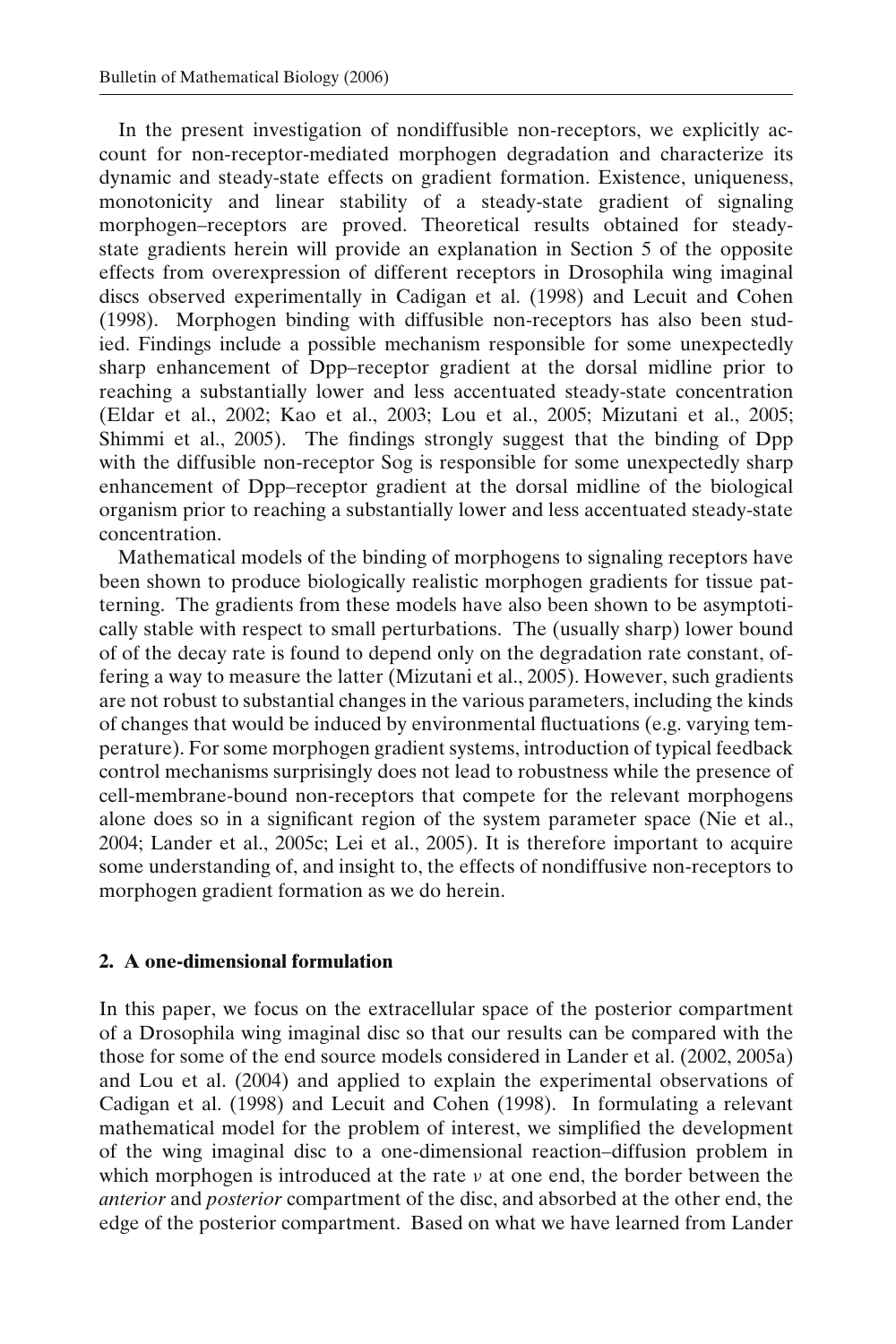et al. (2003) and Vergas (2006), extensions to two- and three-dimensional models should be straightforward.

Let  $[L(X, T)]$  be the concentration of a diffusing ligand, such as Dpp or Wg, at time *T* and distance *X* from the source end  $X = 0$ , with  $X_{\text{max}}$  being the distance to the edge of the compartment. As in Lander et al. (2002), we take the diffusion of the ligand to be governed by Fick's second law,  $\partial[L]/\partial T = D\partial^2[L]/\partial X^2$ , *D* being the diffusion coefficient. We add to this relation the formation and dissociation of morphogen–receptor complexes at the binding rate − *K*on[*L*](*R*<sup>0</sup> − [*LR*]) and dissociation rate  $K_{off}[LR]$ . Here  $[LR]$  is the concentration of morphogen–receptor complexes which degrade at the degradation rate  $K_{\text{deg}}[LR]$ . In these expressions, *K*on, *K*off and *K*deg are the binding rate constant, dissociation rate constant, and degradation rate constant, respectively. The parameter  $R_0$  is the total fixed concentration of receptors available. Though there is no explicit account for the synthesis, internalization (through endocytosis) and degradation of receptor in this formulation, designated as System B in Lander et al. (2002) and Lou et al. (2004), a fixed receptor concentration  $R_0$  corresponds to a receptor synthesis rate matching its degradation rate with internalization implicit in receptor-mediated degradation. The omission of an explicit account of receptor renewal and internalization results in no loss of generality for the purpose of analysis; we have already established in Lou et al. (2004) and Lander et al. (2006) that the BVP governing the steady-state behavior of the more general Systems R and C which include receptor renewal and internalization can be reduced the corresponding BVP for the simpler System B. With appropriate interpretation of the biological parameters involved, the results from the simpler model system also apply to more complex systems with receptor (and non-receptors) renewal and internalization and without the restriction on the receptor synthesis rate being equal to the degradation rate.

To investigate the effects of a fixed concentration  $N_0$  of a proteoglycan type non diffusive non-receptors, we augment System B by a set of similar activities for the non-receptor sites resulting in a concentration of morphogen–non-receptor complexes  $[LN(X, T)]$  with  $J_{on}$ ,  $J_{off}$ , and  $J_{deg}$  being the corresponding binding rate constant, dissociation rate constant, and degradation rate constant, respectively. For the present study, we work with the analogue of System B without an explicit accounting of non-receptor renewal and internalization. Similar to System B, the stipulation of a fixed non-receptor concentration  $N_0$  corresponds to a non-receptor synthesis rate matching its degradation rate.

For the extension of System B above, we have the following nonlinear reaction– diffusion system governing the evolution of the concentrations  $[L], [LR]$ , and [*LN*]:

$$
\frac{\partial [L]}{\partial T} = D \frac{\partial^2 [L]}{\partial X^2} - K_{on}[L](R_0 - [LR]) + K_{off}[LR] \n- J_{on}[L](N_0 - [LN]) + J_{off}[LN] \quad (0 < X < X_{\text{max}}, \ T > 0), \tag{1}
$$

$$
\frac{\partial [LK]}{\partial T} = K_{\text{on}}[L](R_0 - [LR]) - (K_{\text{off}} + K_{\text{deg}})[LR]
$$
  

$$
(0 \le X \le X_{\text{max}}, T > 0),
$$
 (2)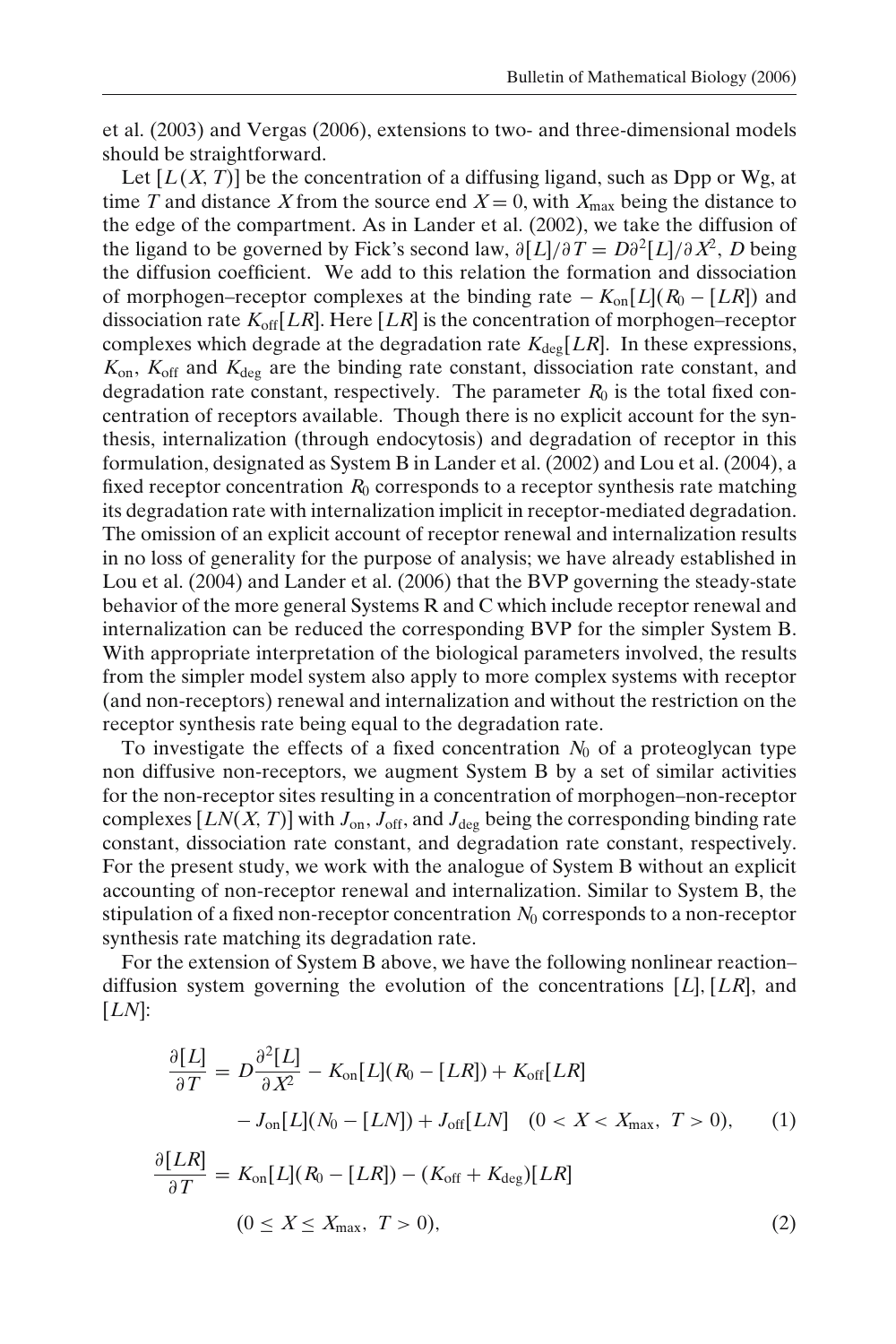and

$$
\frac{\partial [LN]}{\partial T} = J_{\text{on}}[L](N_0 - [LN]) - (J_{\text{off}} + J_{\text{deg}})[LN]
$$
  

$$
(0 \le X \le X_{\text{max}}, T > 0).
$$
 (3)

With a morphogen synthesis rate  $v(T)$  at the localized source  $X = 0$  between the two wing disc compartments, we have the following idealized end condition at the source end:

$$
X = 0: \quad \frac{\partial [L]}{\partial T} = \sigma D \frac{\partial [L]}{\partial X} - \{K_{\text{on}}[L](\rho^2 R_0 - [LR]) - K_{\text{off}}[LR]\}
$$

$$
- \{J_{\text{on}}[L](\rho_z^2 N_0 - [LN]) - J_{\text{off}}[LN]\} + \nu,
$$
(4)

for all  $T > 0$ , where, for an aggregated source model (System A of Lander et al., 2005a),  $1/\sigma = X_{\text{min}}$  is the width of the ligand synthesis zone. The parameters  $\rho^2 R_0$ and  $\rho_z^2 N_0$  are respectively the uniform receptor and non-receptor concentration densities in the narrow receptor production region between the two compartments. The edge of the posterior compartment of the wing disc at the other end,  $X = X_{\text{max}}$ , is taken to be absorbing; hence, we have

$$
X = X_{\text{max}}: \quad [L] = 0 \quad (T > 0). \tag{5}
$$

Until morphogens being generated at  $T = 0$ , the biological system was in quiescence so that we have the homogeneous initial conditions

$$
T = 0: \quad [L] = [LR] = [LN] = 0, \quad (0 \le X \le X_{\text{max}}). \tag{6}
$$

The initial-boundary value problem (IBVP) defined by  $(1)$ – $(6)$  will be designated as *System N* henceforth. In the absence of non-receptor sites (so that  $N_0 = J_{on}$  $J_{\text{deg}} = J_{\text{off}} = 0$ ), the limiting case of  $\sigma = 0$  ( $X_{\text{min}} = \infty$ ) reduces to System B upon setting  $\rho^2 = 1$ .

To reduce the number of parameters in the problem, we introduce the normalized quantities

$$
t = \frac{D}{X_0^2}T
$$
,  $x = \frac{X}{X_0}$ ,  $a = \frac{[L]}{R_0}$ ,  $b = \frac{[LR]}{R_0}$ ,  $c = \frac{[LN]}{N_0}$ ,  $Z = \frac{N_0}{R_0}$ , (7)

$$
f_0 = \frac{X_0^2}{D} K_{\text{off}}, \quad g_0 = \frac{X_0^2}{D} K_{\text{deg}}, \quad h_0 = \frac{X_0^2}{D} K_{\text{on}} R_0, \quad v_0 = \frac{X_0^2}{D R_0} v,
$$
 (8)

$$
f_1 = \frac{X_0^2}{D} J_{\text{off}}, \quad g_1 = \frac{X_0^2}{D} J_{\text{deg}}, \quad h_1 = \frac{X_0^2}{D} J_{\text{on}} N_0, \quad \bar{h}_1 = \frac{h_1}{Z}, \tag{9}
$$

where  $X_0$  is some typical scale length which will be taken to be  $X_{\text{max}}$  unless specifically indicated otherwise. With these normalized quantities, we rewrite the IBVP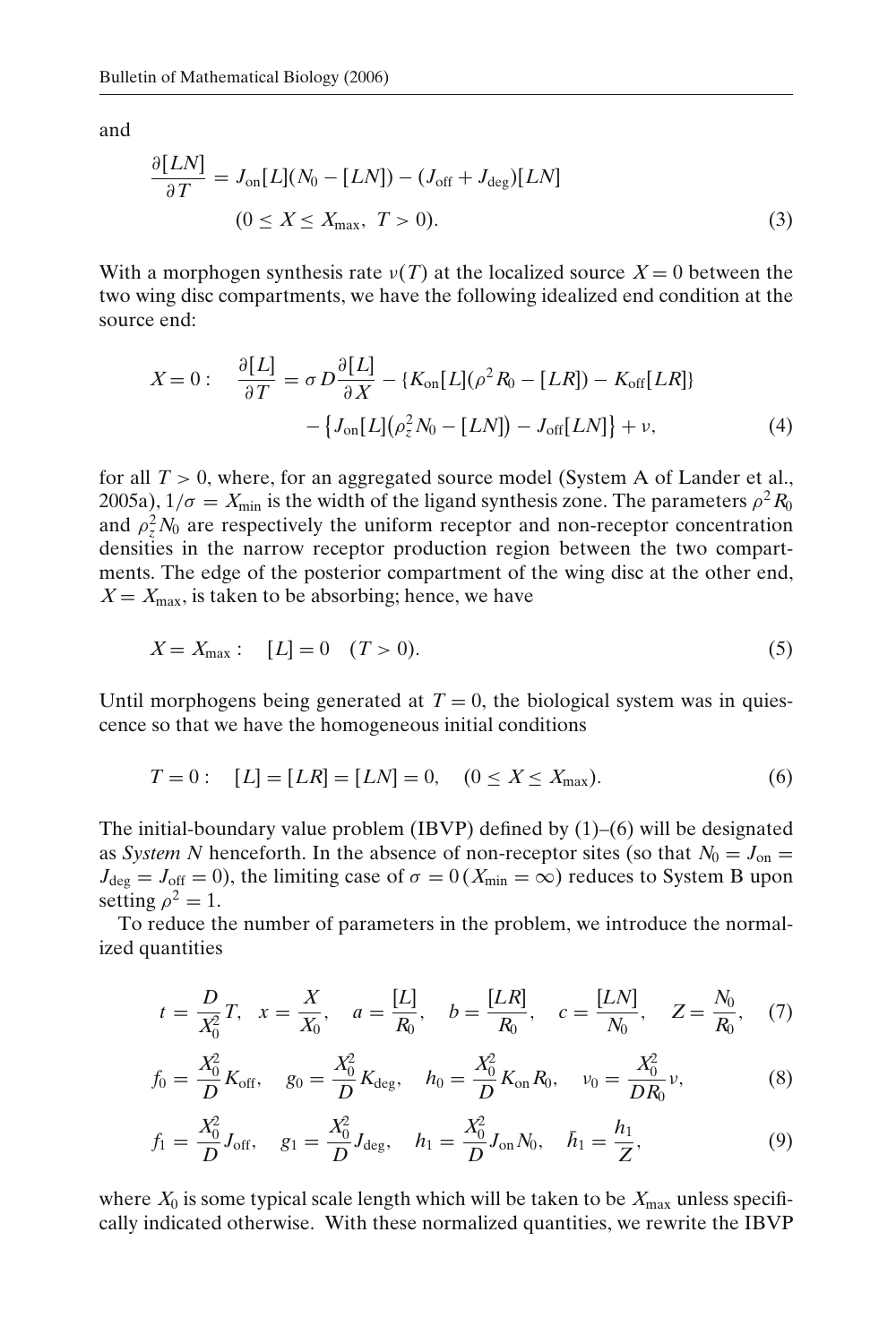for [*L*], [*LR*], and [*LN*] in the following normalized form

$$
\frac{\partial a}{\partial t} = \frac{\partial^2 a}{\partial x^2} - h_0 a (1 - b) + f_0 b - \bar{h}_1 Z a (1 - c) + f_1 Z c \quad (0 < x < 1) \tag{10}
$$

$$
\frac{\partial b}{\partial t} = h_0 a (1 - b) - (f_0 + g_0) b \quad (0 \le x \le 1)
$$
\n<sup>(11)</sup>

$$
\frac{\partial c}{\partial t} = \bar{h}_1 a (1 - c) - (f_1 + g_1) c \quad (0 \le x \le 1)
$$
\n
$$
(12)
$$

with the boundary conditions

$$
x = 0: \quad \frac{\partial a}{\partial t} = \sigma_0 \frac{\partial a}{\partial x} - [h_0 a(\rho^2 - b) - f_0 b]
$$

$$
- [h_1 Z a(\rho_z^2 - c) - f_1 Z c] + \nu_0 \tag{13}
$$

$$
x = 1: \qquad a = 0 \tag{14}
$$

all for  $t > 0$ , and the homogeneous initial conditions

$$
t = 0: a = b = c = 0 \quad (0 \le x \le 1). \tag{15}
$$

In (13), the parameter  $\sigma_0$  will be taken to be  $X_{\text{max}}/X_{\text{min}}$  herein to correspond to an aggregated source model (Lander et al., 2005a,b).

The IBVP defined by (10)–(15) constitutes a new mathematical model for morphogen activities in the presence of nondiffusive non-receptors such as cell membrane-bound Syndecans and Glypicans (e.g., Dally and Dlp) in Drosophila (Jackson et al., 1997; Bellin et al., 2003; Fujise et al., 2003; Lin, 2004). It will be used to study the effects of such non-receptor sites on the amplitude, steepness and convexity of the various steady-state morphogen concentration gradients, and the decay rate of transient behavior. For this purpose, we limit ourselves hereafter to the case  $\rho^2 = \rho_z^2 = 1$  to simplify the discussion.

### **3. Time-independent state (** $\sigma_0 = 0$ **)**

We denote by  $\bar{a}(x)$ ,  $\bar{b}(x)$ , and  $\bar{c}(x)$  the time-independent steady-state solution for  $a(x, t)$  and  $b(x, t)$  and  $c(x, t)$  of (10)–(15), respectively. For this steady-state solution, we have  $\frac{\partial \bar{a}}{\partial t} = \frac{\partial \bar{b}}{\partial t} = \frac{\partial \bar{c}}{\partial t} = 0$  so that the governing partial differential equations and boundary conditions become

$$
\bar{a}'' - h_0 \bar{a} (1 - \bar{b}) + f_0 \bar{b} - \bar{h}_1 Z \bar{a} (1 - \bar{c}) + f_1 Z \bar{c} = 0 \quad (0 < x < 1) \tag{16}
$$
\n
$$
h_0 \bar{a} (1 - \bar{b}) - (f_0 + g_0) \bar{b} = 0, \quad (0 \le x \le 1)
$$
\n
$$
\bar{h}_1 \bar{a} (1 - \bar{c}) - (f_1 + g_1) \bar{c} = 0 \quad (0 \le x \le 1) \tag{17}
$$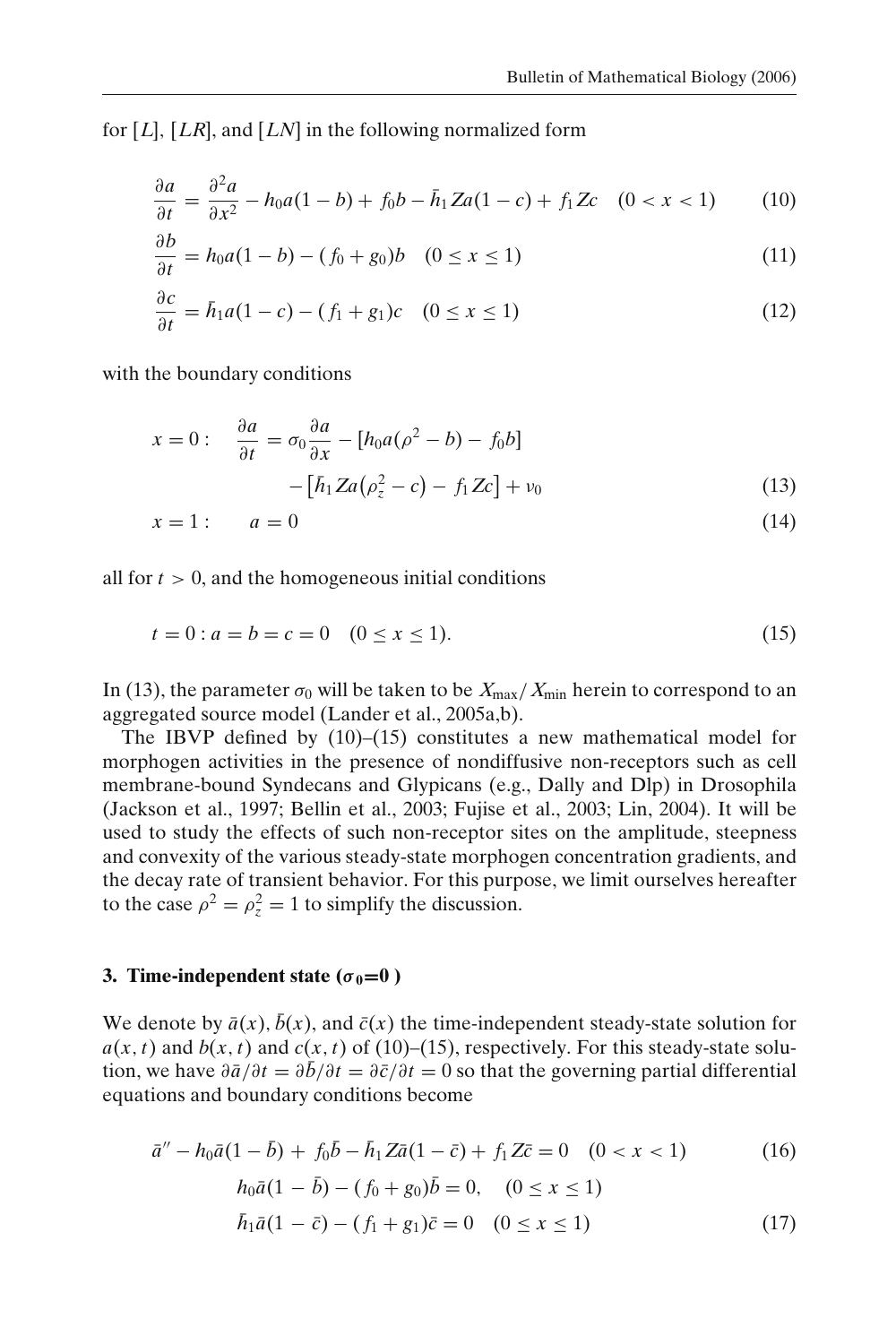with

$$
\sigma_0 \bar{a}(0) - \{h_0 \bar{a}(0)[1 - \bar{b}(0)] - f_0 \bar{b}(0)\} - Z\{\bar{h}_1 \bar{a}(0)[1 - \bar{c}(0)]
$$
  
-  $f_1 \bar{c}(0)\} + \nu_0 = 0,$  (18)  

$$
\bar{a}(1) = 1,
$$
 (19)

where a prime indicates differentiation with respect to *x*, i.e., ( $\gamma = d(\gamma/dx)$ .

We can use  $(17)$ , written as

$$
\bar{b}(x) = \frac{\bar{a}(x)}{\bar{a}(x) + \alpha_0}, \qquad \alpha_0 = \frac{f_0 + g_0}{h_0} = \frac{K_{\text{off}} + K_{\text{deg}}}{K_{\text{on}} R_0},\tag{20}
$$

$$
\bar{c}(x) = \frac{\bar{a}(x)}{\bar{a}(x) + \bar{\alpha}_1}, \qquad \bar{\alpha}_1 = \frac{f_1 + g_1}{\bar{h}_1} = \frac{J_{\text{off}} + J_{\text{deg}}}{J_{\text{on}} R_0},\tag{21}
$$

to eliminate  $\bar{b}$  and  $\bar{c}$  from all other relevant equations to obtain a BVP for  $\bar{a}$  alone:

$$
\bar{a}'' = \frac{g_0 \bar{a}}{\bar{a} + \alpha_0} + \frac{Z g_1 \bar{a}}{\bar{a} + \bar{\alpha}_1},\tag{22}
$$

$$
-\sigma_0 \bar{a}(0) + \frac{g_0 \bar{a}(0)}{\bar{a}(0) + \alpha_0} + \frac{Z g_1 \bar{a}(0)}{\bar{a}(0) + \bar{\alpha}_1} = \nu_0, \qquad \bar{a}(1) = 0.
$$
 (23)

We consider here first the special case  $\sigma_0 = 0$ , designated as *System NB*. For this case, the boundary condition at  $x = 0$  becomes a quadratic equation for  $\bar{a}(0)$ :

$$
[g_0 + Zg_1 - \nu_0]\bar{a}^2(0) + [g_0\bar{\alpha}_1 + Zg_1\alpha_0 - \nu_0(\alpha_0 + \bar{\alpha}_1)]\bar{a}(0)
$$
  
- $\nu_0\alpha_0\bar{\alpha}_1 = 0.$  (24)

This can be solved to obtain

$$
\bar{a}(0) = \frac{-\kappa \pm \sqrt{\kappa^2 + 4\nu_0 \alpha_0 \bar{\alpha}_1 (g_0 + Zg_1 - \nu_0)}}{2(g_0 + Zg_1 - \nu_0)}
$$
(25)

with

$$
\kappa = g_0 \bar{\alpha}_1 + Zg_1 \alpha_0 - \nu_0 (\alpha_0 + \bar{\alpha}_1). \tag{26}
$$

The free ligand concentration at the source end for System NB  $\bar{a}(0)$  is completely specified as in System B investigated in Lander et al. (2002, 2003) and Lou et al. (2004). For System B, it was required that  $g_0$  be greater than  $v_0$  for the existence of a steady state. For any prescribed set of values for  $g_0$ ,  $\bar{a}_1$ ,  $g_1$ ,  $\alpha_0$ , and  $v_0$ , the expression (25) for  $\bar{a}(0)$  enables us to prove the following necessary condition for the existence of a steady state for System NB: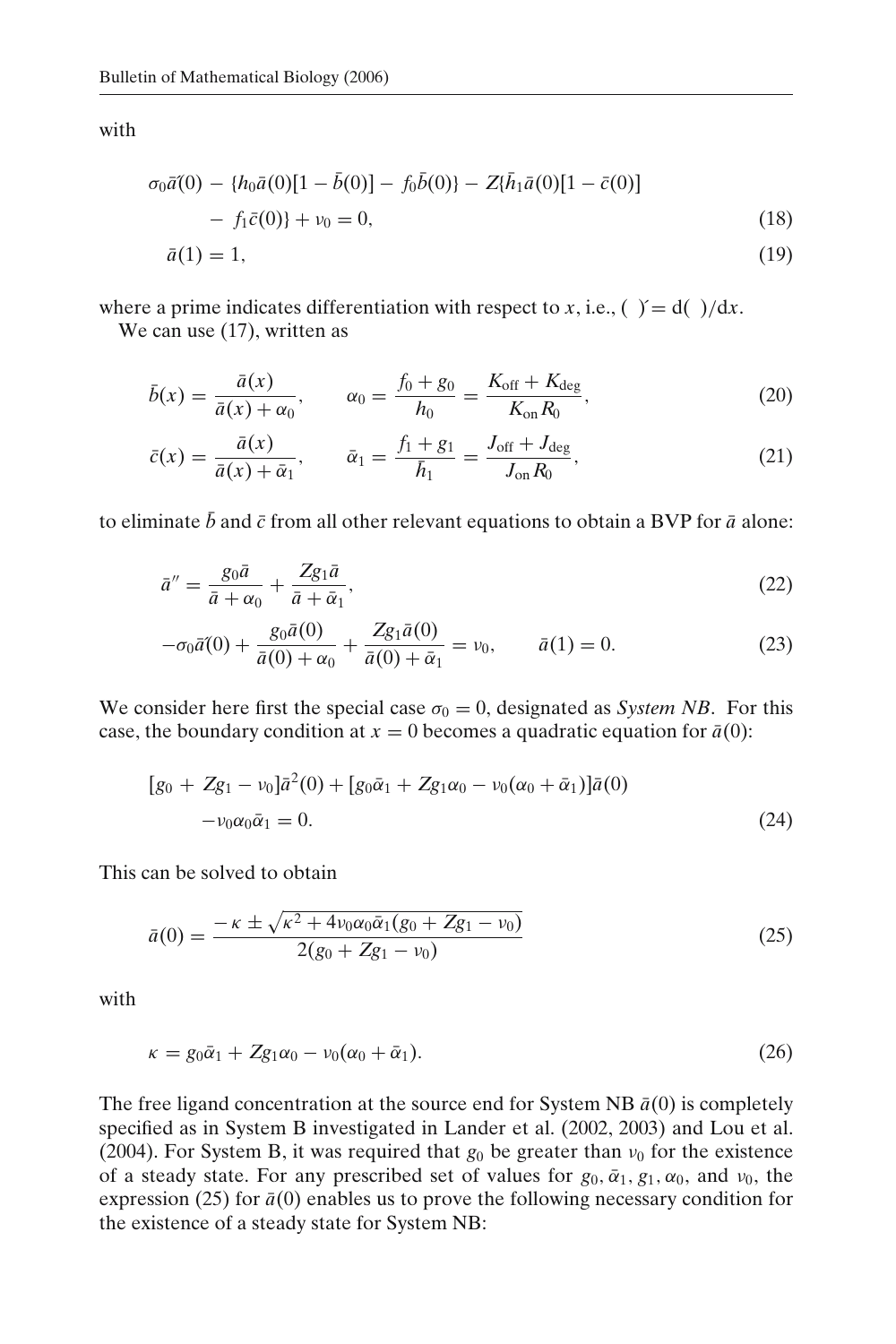**Lemma 1.**  $g_0 + Zg_1 > v_0$  *is a necessary condition for the existence of nonnegative steady-state concentration gradients.*

*Proof:* Re-write the expression (26) for  $\kappa$  as

$$
\kappa = (g_0 + Zg_1 - \nu_0)(\bar{\alpha}_1 + \alpha_0) - (Zg_1\bar{\alpha}_1 + g_0\alpha_0).
$$

It follows that  $\kappa < 0$  and both roots for  $\bar{a}(0)$  would be negative if  $g_0 + Zg_1$  $< v_0$ .

With  $g_0 + Zg_1 > v_0$ , we must take the positive square root in (25) to get

$$
\bar{a}(0) = \frac{-\kappa + \sqrt{\kappa^2 + 4\nu_0\alpha_0\bar{\alpha}_1(g_0 + Zg_1 - \nu_0)}}{2(g_0 + Zg_1 - \nu_0)} \equiv \bar{a}_0 > 0 \tag{27}
$$

to avoid a negative  $\bar{a}_0$  and ensure a meaningful steady-state concentration of morphogens at the source point.

In the absence of non-receptors, the necessary condition  $g_0 + Zg_1 > v_0$  reduces to the known condition  $g_0 > v_0$  found in Lander et al. (2002) and Lou et al. (2004). For the simpler case of  $Z = 0$ , the various normalized steady-state morphogen concentrations depend on the following three parameters: the dimensionless *effective on rate* ψ, the ligand s*ynthesis-to-degradation ratio* β, and the ligand–receptor *loss– gain ratio*  $\alpha_0$ :

$$
\psi = \mu^2 = \frac{g_0}{\alpha_0} = \frac{K_{\text{deg}}}{K_{\text{deg}} + K_{\text{off}}} \frac{x_{\text{max}}^2}{D} K_{\text{on}} R_0, \n\beta = \frac{\nu_0}{g_0} = \frac{\nu}{K_{\text{deg}} R_0}, \qquad \alpha_0 = \frac{K_{\text{deg}} + K_{\text{off}}}{K_{\text{on}} R_0}.
$$
\n(28)

The *synthesis–degradation ratio*  $\beta$  is a measure of the relative strength of the morphogen production rate and the morphogens degradation rate. The dimensionless *effective on rate*  $\psi = h_0 g_0/(g_0 + f_0)$  characterizes essentially the relative strength of the effective morphogen–receptor binding rate and morphogen diffusion rate (see (28)). The loss–gain ratio of morphogen–receptor complexes  $\alpha_0$  is a measure of the effective replacement of lost ligand–receptor complexes through new binding. It is rather remarkable that for the limiting case of  $\sigma_0 = 0$ , the existence of the steady-state concentration gradients  $\bar{a}$  and  $\bar{b}$  in the absence of non-receptors depends on the value of only one of these three parameters, namely  $\beta$ .

In the presence of a concentration of membrane-bound non-receptors, Lemma 1 shows that the parameter relevant to the existence of steady-state gradients corresponding to  $\beta$  is

$$
\beta_a(Z) \equiv \frac{\nu_0}{g_0 + Zg_1} = \frac{\nu}{K_{\text{deg}} R_0 + J_{\text{deg}} N_0} \tag{29}
$$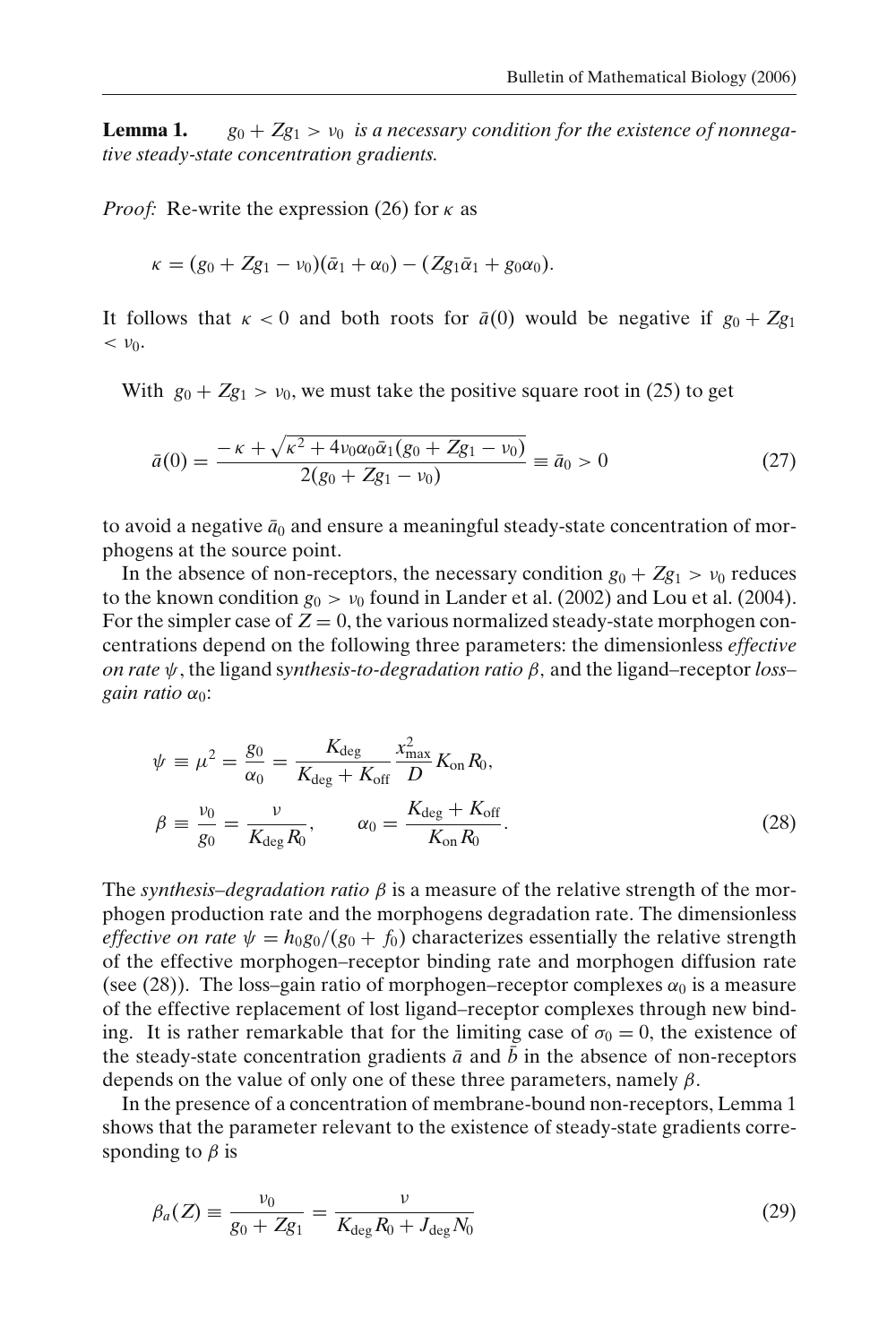with  $\beta_a(0) = \beta$ . Analogous to the  $Z = 0$  case, we expect  $\beta_a(Z) \equiv \nu_0/(g_0 + Zg_1)$ 1 to be a sufficient condition for the existence of steady-state morphogen gradients as well. It is straightforward to prove the following existence, uniqueness, and monotonicity theorem by the method previously indicated in Lou et al. (2004) (see also Lander et al., 2003).

**Theorem 1.** *For g*<sup>0</sup> +  $Zg_1 > v_0$  *so that*  $\beta_a(Z) < 1$ *, there exist a unique triplet of non negative (time-independent) steady-state gradients*  $\bar{a}$ ,  $\bar{b}$ , and  $\bar{c}$ , all strictly decreasing *in* [0, 1]*.*

*Proof:* (sketched) With  $a_u(x) = \bar{a}_0$  and  $a_\ell(x) = 0$  being an upper and a lower solution of the BVP for  $\bar{a}(x)$ , respectively, a theorem of Sattinger (1972) assures us that  $\bar{a}(x)$  exists with  $0 \le \bar{a}(x) \le \bar{a}_0$ .

Uniqueness is proved by integrating the BVP for the difference  $a(x)$  between two possible solutions  $\bar{a}_1$  and  $\bar{a}_2$  to obtain

$$
\int_0^1 (a')^2 dx + \int_0^1 \left\{ \frac{g_0 \alpha_0 a^2}{(\bar{a}_1 + \alpha_0)(\bar{a}_2 + \alpha_0)} + \frac{Z g_1 \bar{\alpha}_1 a^2}{(\bar{a}_1 + \bar{\alpha}_1)(\bar{a}_2 + \bar{\alpha}_1)} \right\} dx = 0.
$$

Since the integrands are all non negative, we must have  $a(x) = 0$ .

For monotonicity, suppose that  $\bar{a}(x)$  has a maximum at  $x_0$ ; then  $\bar{a}''(x_0) \leq 0$ . But the ODE for  $\bar{a}(x)$  requires  $\bar{a}''(x_0) \ge 0$ . Hence, we must have  $\bar{a}''(x_0) = 0$  and therewith  $\bar{a}(x_0) = 0$  by the ODE. But  $0 \le \bar{a}(x) \le \bar{a}(x_0) = 0$  requires  $\bar{a}(x) = 0$  which contradicts  $\bar{a}(0) = \bar{a}_0 > 0$ . That  $\bar{a}(x)$  does not admit an interior minimum can also be proved similarly.

We see from the condition  $\beta_a \equiv v_0/(g_0 + Zg_1) < 1$  that the presence of nondiffusive non-receptors allows steady-state concentration gradients for a larger normalized morphogen synthesis rate  $v_0$ . Hence, non-receptors help the formation of steady-state gradients in that the normalized production rate of the morphogens no longer needs to be smaller than their normalized degradation rate, provided there is a sufficiently large concentration of non-receptors. On the other hand, for a fixed concentration of non-receptors, there will always be a threshold ligand synthesis rate for the existence of a steady state. It is significant that the restriction on the synthesis rate (for the existence of steady-state behavior) in the ad hoc point source model Systems B is not removed by the introduction of nondiffusive non-receptors to that model.

## **4. Time-independent state (** $\sigma_0 \neq 0$ **)**

For the more typical case of  $\sigma_0 > 0$ , the end condition at  $x = 0$  no longer specifies the end value  $\bar{a}(0)$ . Correspondingly, there is no longer any requirement for  $g_0 + Zg_1$  to be greater than  $v_0$ . In fact, we have the following theorem which ensure the existence of a unique nonnegative monotone decreasing steady-state concentration  $\bar{a}(x)$  with no restriction on the ligand synthesis rate: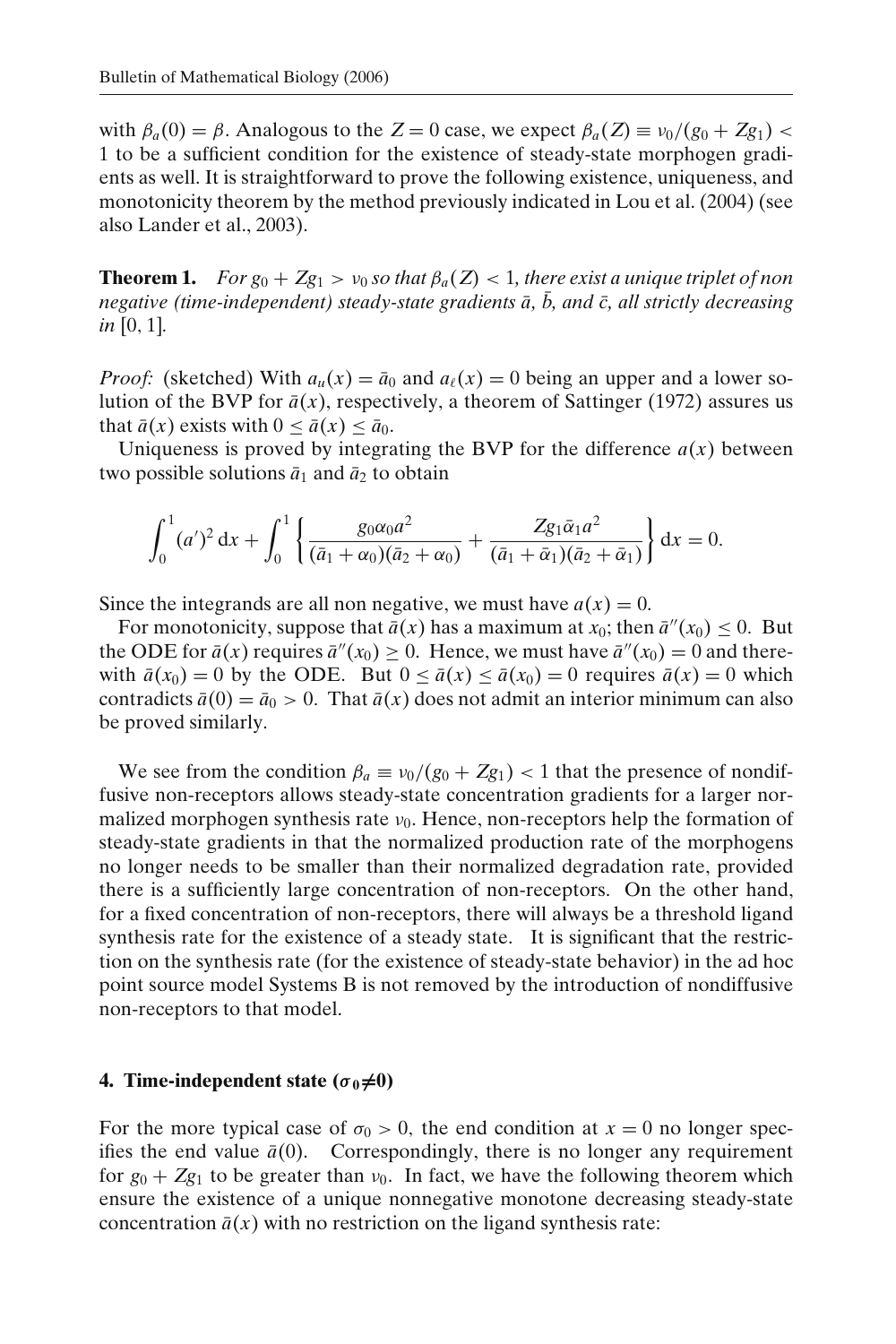**Theorem 2.** *For positive values of the parameters*  $\sigma_0$ ,  $g_0$ ,  $\alpha_0$ ,  $g_1$ ,  $\bar{\alpha}_1$ , and  $v_0$ , there *exists a nonnegative regular solution*  $\bar{a}(x)$  *of the BVP* (22) *and* (23). (The corre*sponding concentrations*  $\bar{b}(x)$  *and*  $\bar{c}(x)$  *can then be calculated from* (20) *and* (21), *respectively.)*

The proof this theorem is similar to that for  $Z = 0$  case in Lander et al. (2005a) and will not be given here. Instead we will obtain an approximate steady-state solution for low morphogen synthesis rates.

For sufficiently low values of  $v_0$ , we expect  $h_0\bar{a}(x) \ll g_0 + f_0$  and  $\bar{h}_1\bar{a}(x) \ll$ *g*<sup>1</sup> + *f*1. For such cases, henceforth designated as the *Low Ligand Synthesis Rate* (LLSR) cases, a first approximation  $\bar{a}_0(x)$  of  $\bar{a}(x)$  may be obtained by neglecting the  $\bar{a}(x)$  terms in the denominators of (22) and (23) to get

$$
[\bar{a}_0]'' = \mu_s^2 \bar{a}_0, \qquad -\sigma_0 \bar{a}_0(0) + \mu_s^2 \bar{a}_0(0) - \nu_0 = 0, \quad \bar{a}_0(1) = 0 \tag{30}
$$

with

$$
\mu^2 = \psi = \frac{g_0}{\alpha_0}, \qquad \mu_z^2 = \psi_z = \frac{g_1}{\bar{\alpha}_1} Z, \qquad \mu_s^2 = \mu^2 + \mu_z^2. \tag{31}
$$

The exact solution of this linear BVP is

$$
\bar{a}_0(x) = \frac{\nu_0}{\Delta_0(\mu_s, \sigma_0)} \sinh(\mu_s(1-x))
$$
  

$$
\equiv \frac{\nu_0 \sinh(\mu_s(1-x))}{\mu_s^2 \sinh(\mu_s) + \sigma_0 \mu_s \cosh(\mu_s)} \sim \alpha_0 \bar{b}(x)
$$
(32)

with

$$
\alpha_0 \bar{b}(0) \sim \bar{a}(0) \sim \bar{a}_0(0) = \frac{\nu_0}{\mu_s^2 + \sigma_0 \mu_s \coth(\mu_s)} \equiv a_0.
$$
 (33)

Note that the corresponding solution for the special case  $\sigma_0 = 0$  (System NB) is

$$
\bar{a}_0(x) = \frac{\nu_0 \sinh(\mu_s(1-x))}{\mu_s^2 \sinh(\mu_s)}, \qquad \bar{a}_0(0) = \frac{\nu_0}{\mu_s^2}.
$$
 (34)

With (32), we now see that if the ad hoc point source model of System NB is to be an adequate approximation of System N, it is necessary to have the binding rate sufficiently high so that  $\sigma_0 \coth(\mu_s)/\mu_s \ll 1$ .

More important information on the effects of a concentration of nondiffusive non-receptors can be obtained from (32). Since  $\mu_s^2 = \mu^2 + \mu_z^2 \ge \mu^2$ , the introduction of nondiffusive non-receptors has the following effects on the amplitude, slope and convexity of the *normalized* morphogen concentrations gradient  $\bar{a}(x)$ and  $\bar{b}(x)$ .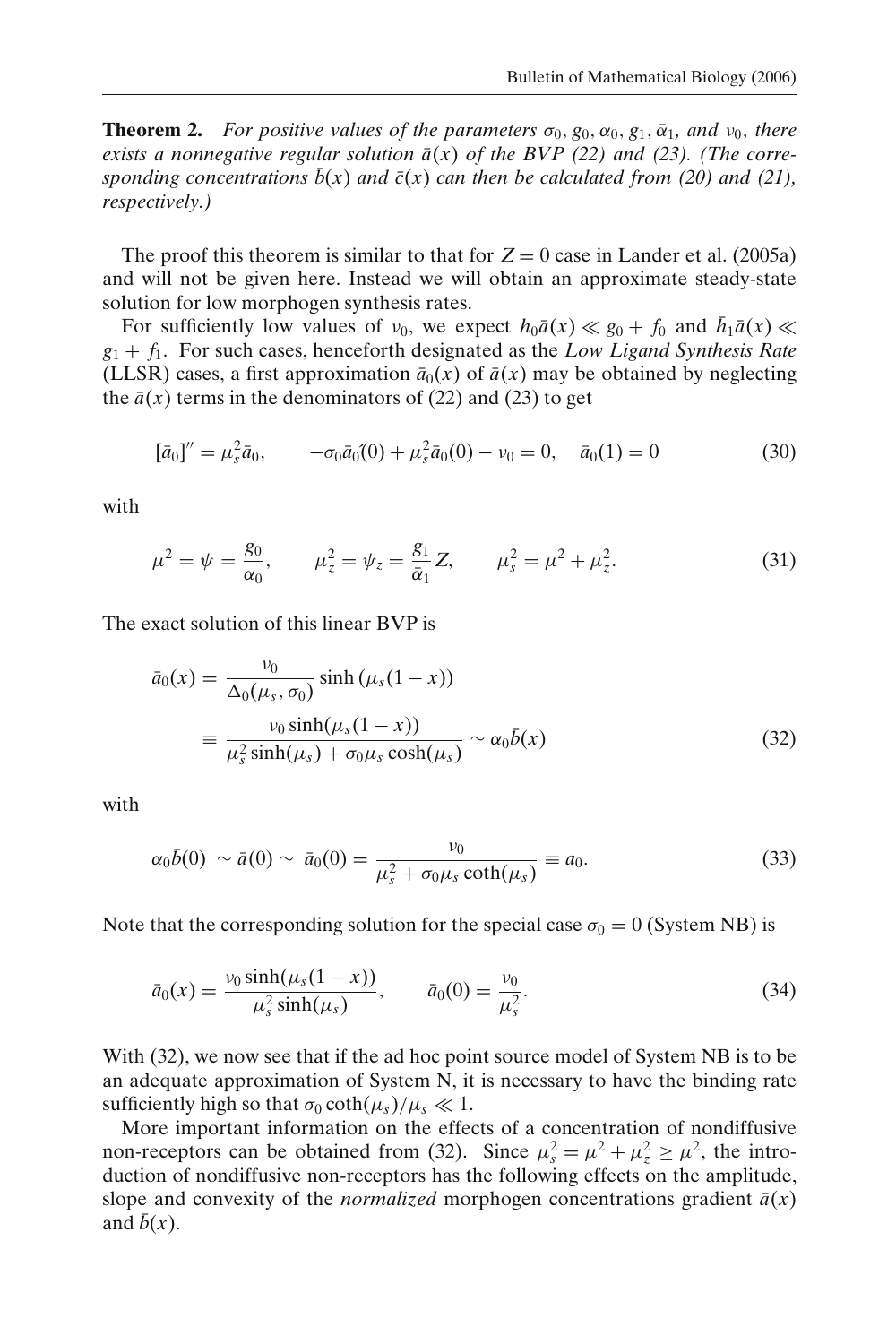**Theorem 3.** *For sufficiently low morphogen synthesis rates (so that (32) is an adequate approximation of*  $\bar{a}(x)$ *), the presence of nondiffusive non-receptors generally lowers the normalized concentration level of both*  $\bar{a}(x)$  *and*  $\bar{b}(x)$  *at each point of the solution domain, reduces the steepness of the negative slope, and increases the convexity of the concentrations.*

*Proof:* The conclusions are consequences of computing  $\partial [\bar{a}_0(x)]/\partial Z$ ,  $-\frac{\partial[\partial \overline{a}_0(x)/\partial x]/\partial Z}{}$ , and  $-\frac{\partial[\partial^2 \overline{a}_0(x)/\partial x^2]}{\partial Z}$  and showing that they are all negative. But even with the explicit solution (32), the task is not straightforward. Given  $\partial$ [  $\partial Z = {\partial$ [  $\partial \mu_s}{g_1/(2\mu_s \bar{\alpha}_1)}$ , we consider

$$
\frac{\partial \bar{a}_0}{\partial \mu_s} = \frac{\nu_0}{[\Delta_0]^2} {\mu_s^2 \sinh(\mu_s x) + \sigma_0 \mu_s \cosh(\mu_s x) - \phi(x) }
$$

where

$$
\phi(x) = \Delta_0 x \cosh(\mu_s(1-x)) + [2\mu_s \sinh(\mu_s) + \sigma_0 \cosh(\mu_s)] \sinh(\mu_s(1-x))
$$

$$
\frac{\partial \phi}{\partial x} = -\mu_s^2 \sinh(\mu_s) \cosh(\mu_s(1-x)) - \Delta_0(\mu_s x) \sinh(\mu_s(1-x)).
$$

Since  $\partial \phi / \partial x < 0$ , we have

$$
\frac{\partial \bar{a}_0}{\partial \mu_s} < \frac{\nu_0}{[\Delta_0]^2} \left\{ \mu_s^2 \sinh(\mu_s x) + \sigma_0 \mu_s \cosh(\mu_s x) - \phi(1) \right\} \le 0
$$

for  $0 \le x \le 1$ . This show that  $\bar{a}_0$  is a decreasing function of *Z*. Next, we have

$$
\frac{\partial}{\partial \mu_s} \left[ \frac{\partial \bar{a}_0}{\partial x} \right] = \frac{\nu_0}{[\Delta_0]^2} \{ \mu_s^3 \cosh(\mu_s x) + \sigma_0 \mu_s^2 \sinh(\mu_s x) + \mu_s^2 \sinh(\mu_s) \cosh(\mu_s (1 - x)) + \Delta_0 (\mu_s x) \sinh(\mu_s (1 - x)) \}
$$

which is positive for  $0 \le x \le 1$ ; hence the slope  $d\bar{a}_0/dx$  becomes less negative with increasing *Z* . Finally, the expression

$$
\frac{\partial}{\partial \mu_s} \left[ \frac{\partial^2 \bar{a}_0}{\partial x^2} \right] = \frac{\nu_0}{[\Delta_0]^2} \{ \mu_s^4 \sinh(\mu_s x) + \sigma_0 \mu_s^3 \cosh(\mu_s x) + \sigma_0 \mu_s^2 \cosh(\mu_s (1 - x)) - \mu_s \Delta_0 (\mu_s x) \cosh(\mu_s (1 - x)) \}
$$

which is nonnegative for  $0 \le x \le 1$  and strictly positive for  $0 \le x < 1$ .

As we shall see in the next section, we can prove similar results for more general morphogen synthesis rates for which linearization is inappropriate.

*Remark 1.* It is important to observe that the presence of non-receptor sites does not automatically affect the free and bound morphogen gradients. In the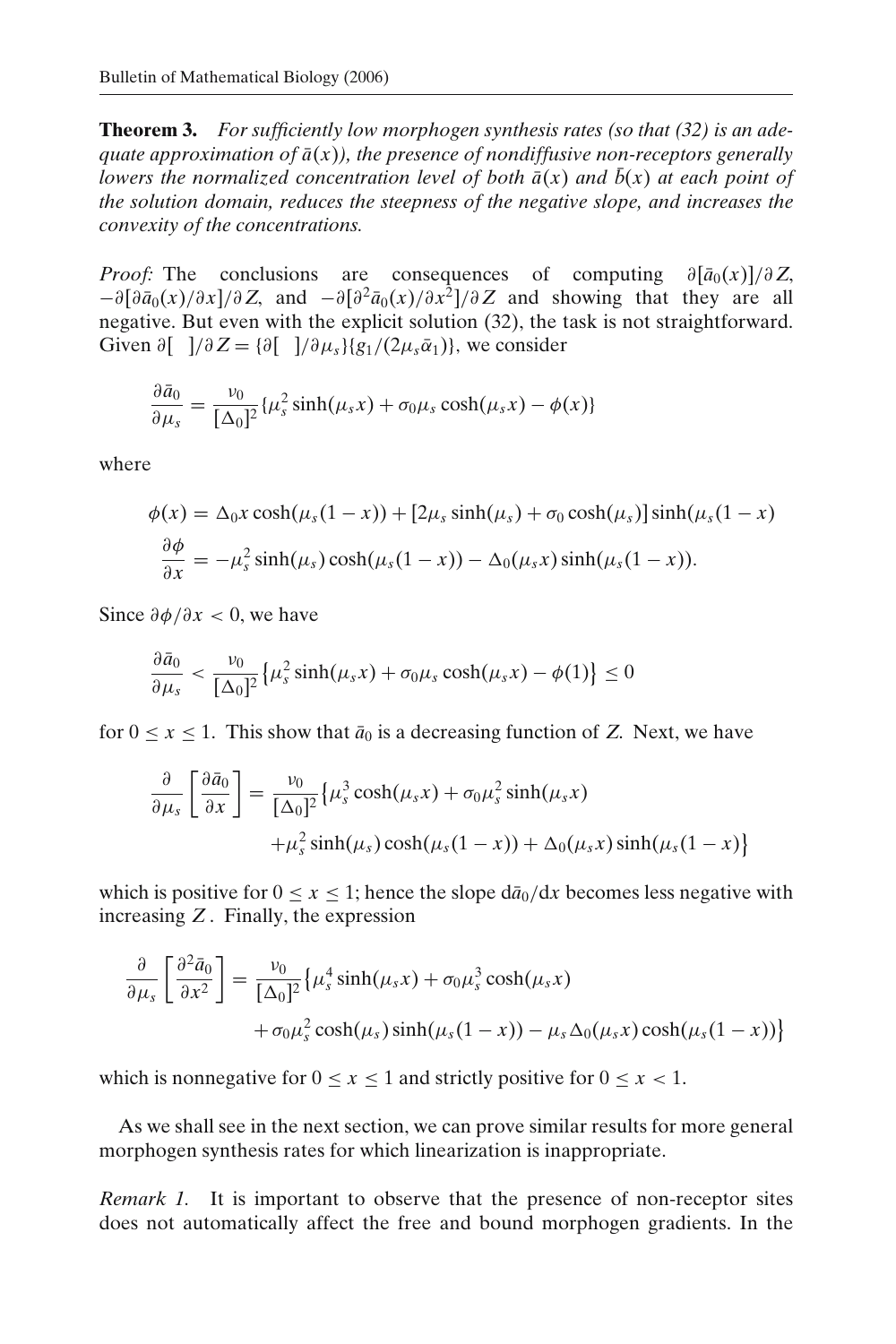absence of non-receptor-mediated ligand degradation so that  $g_1 = 0$ , we have  $\mu_z^2 = Zg_1/\bar{\alpha}_1 = 0$  (even when  $Z \neq 0$ ) and  $\mu_s^2 = \mu^2$ . In that case, both  $\bar{a}_0(x)$  and  $\bar{b}_0(x)$  reduce to the corresponding expression without non-receptors in Lou et al. (2004) and Lander et al. (2005a). As such, our results provide an analytical confirmation of the same observation in Eldar et al. (2003) based on numerical simulations. At the same time, they extend the work of Eldar et al. (2003) to the more general case which allows for non-receptor-mediated ligand degradation.

While non-receptors always reduce the negative slope of gradients, many biologists are more concerned about "slope relative to concentration" (or "relative slope" for brevity),  $s(x; Z) \equiv \bar{a}(x)/\bar{a}(x)$ ; how does  $s(x; Z)$  change with the introduction of non-receptors? For the *LLSR* case, it is a straightforward calculation to show that ∂*s*/∂ *Z* < 0 so that we have the following result.

**Theorem 4.** *Whereas a higher concentration of nondiffusive non-receptors always reduces negative slopes of gradients for the LLSR case, it always increases the relative slopes*  $\bar{a}(x)/\bar{a}(x)$  *and*  $\bar{b}(x)/\bar{b}(x)$ *, making them steeper downward.* 

How does the conclusion above change if the ligand synthesis rate is higher (so that we cannot linearize the BVP for the steady-state solution)? We will attempt to answer this question in the next section (but postpone a discussion of a more general model with receptor and non-receptor renewal to a future report). Another task that requires attention is to see what the results for normalized quantities obtained above tell us about experimentally observable quantities (generally the unnormalized quantities such as  $[L], [LR]$  and  $[LN]$  since the rescaling of these quantities involves the parameter  $R_0$ . We will also do this in the next section.

# **5. Effects of non-receptor-mediated degradation on steady-state gradients**

For the general case of an unrestricted synthesis rate  $v_0$ , we will obtain the dependence of amplitude and shape of the free morphogen gradient on the amount of non-receptors introduced by first showing that  $\bar{a}(x)$  is a decreasing function of *Z*. Let  $y(x) = \partial \bar{a}/\partial Z$  and differentiate all the relations in (22) and (23) with respect to *Z* to get

$$
y'' = \left[ \frac{\alpha_0 g_0}{(\bar{a} + \alpha_0)^2} + \frac{Z \bar{\alpha}_1 g_1}{(\bar{a} + \bar{\alpha}_1)^2} \right] y + \frac{g_1 \bar{a}}{(\bar{a} + \bar{\alpha}_1)}, \qquad y(1) = 0,
$$
 (35)

$$
B[y(0)] \equiv -\sigma_0 y(0) + \frac{\alpha_0 g_0 y(0)}{[\bar{a}(0) + \alpha_0]^2} + \frac{Z \bar{\alpha}_1 g_1 y(0)}{[\bar{a}(0) + \bar{\alpha}_1]^2} + \frac{g_1 \bar{a}(0)}{[\bar{a}(0) + \bar{\alpha}_1]} = 0. \quad (36)
$$

We can establish the following existence and uniqueness theorem for this linear BVP.

**Theorem 5.** *For any set of positive values of the parameters*  $\sigma_0$ ,  $g_0$ ,  $\alpha_0$ ,  $\bar{\alpha}_1$  *and*  $v_0$ , *there exists a unique nonpositive monotone increasing solution*  $y(x)$  *of the BVP (35) and (36).*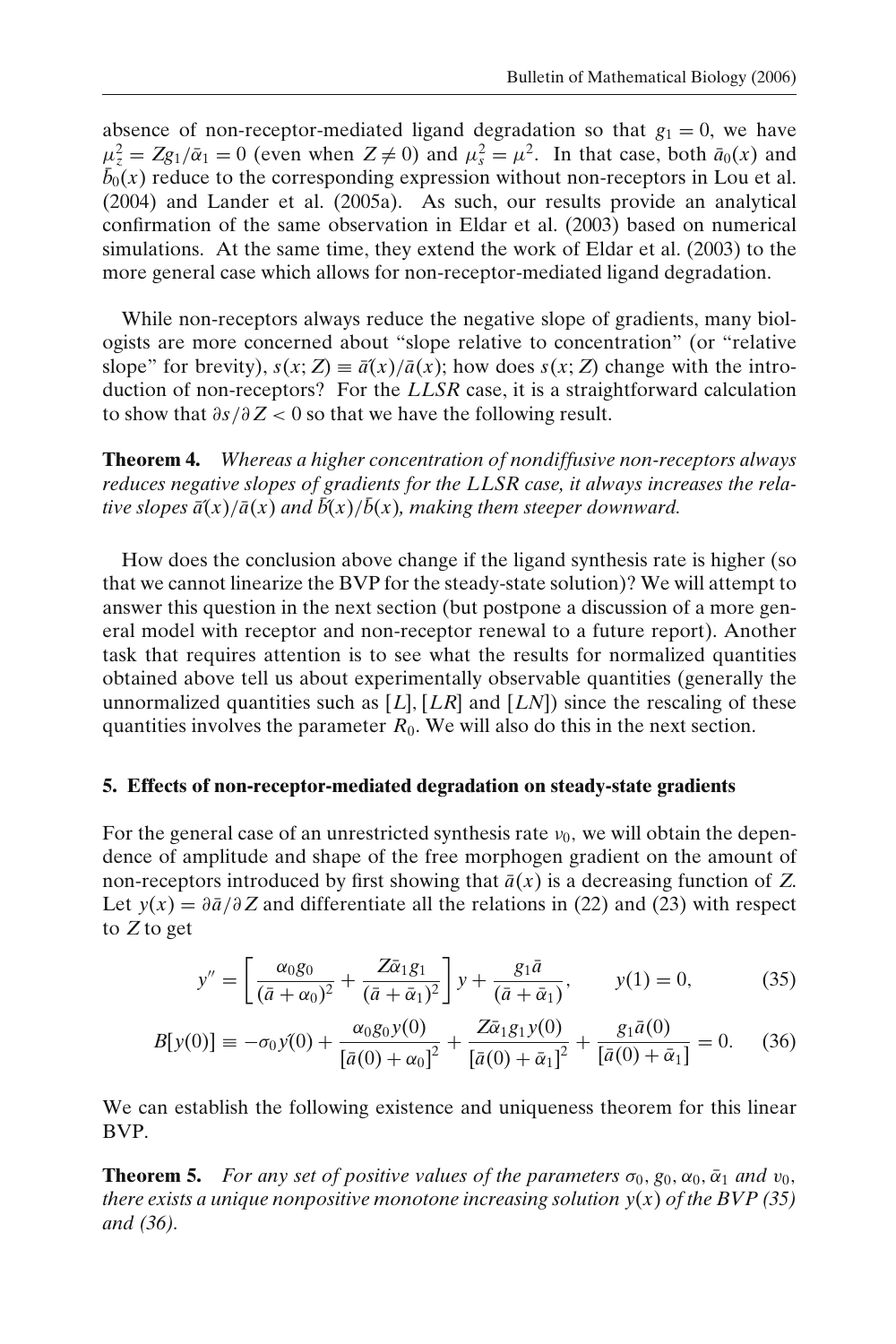*Proof:* Because of the form of the boundary condition (36), the monotonicity theorem of Sattinger (1972) is not directly applicable. Consider the auxiliary BVP defined by (35) with  $y(1) = 0$  and  $y(0) = y_0$  for any  $y_0$  in  $[-y_0, 0]$  where

$$
y_z = \frac{\bar{a}(0)\left[\bar{a}(0) + \bar{\alpha}_1\right]}{Z\bar{\alpha}_1} > 0.
$$

Now,  $y_u(x) = 0$  is an upper solution for this auxiliary problem. With

$$
\frac{Z\bar{\alpha}_1g_1y_z}{\left[\bar{a}(x)+\bar{\alpha}_1\right]^2}=\frac{g_1\bar{a}(0)\left[\bar{a}(0)+\bar{\alpha}_1\right]}{\left[\bar{a}(x)+\bar{\alpha}_1\right]^2}\geq \frac{g_1\bar{a}(0)}{\left[\bar{a}(x)+\bar{\alpha}_1\right]}\geq \frac{g_1\bar{a}(x)}{\left[\bar{a}(x)+\bar{\alpha}_1\right]},
$$

 $y_{\ell}(x) = -y_{\ell}$  is a lower solution of the same auxiliary BVP. Hence, a unique, nonpositive, monotone increasing solution  $y(x)$  of auxiliary BVP exists for any  $y_0$  (in the chosen range) with  $-y_z \le y(x) \le 0$ . Let  $s(y_0)$  be the slope  $y(0)$  of the *auxiliary* BVP for the particular  $y_0$ ; then we have from (36)  $s(0) = 0$  and  $s(y_0) > 0$ (since the solution of the auxiliary BVP is monotone increasing for  $y_0$  in  $[-y_z, 0]$ .) Correspondingly, we have

$$
B[y(0) = 0] = \frac{g_1 \bar{a}(0)}{[\bar{a}(0) + \bar{\alpha}_1]} > 0,
$$
  
\n
$$
B[y(0) = -y_z] \le -\sigma_0 s(-y_z) - \frac{\alpha_0 g_0 y_z}{[\bar{a}(0) + \alpha_0]^2} < 0.
$$

Continuous dependence of the solution  $y(x)$  on the parameter  $y_0$  implies that there is an intermediate value  $\bar{y}_0$ ,  $-y_z < \bar{y}_0 < 0$ , for which  $B[\bar{y}_0] = 0$ . This proves the existence part of the lemma. Uniqueness and monotonicity are proved by arguments similar to that for System A in Lander et al. (2005a).

The following useful theorem extends the explicit results for the case of low morphogen synthesis rates on the amplitude and shape of the concentration gradients.

**Theorem 6.** *The presence of nondiffusive non-receptors generally lowers the amplitude and reduces the downward slope of the concentration gradients*  $\bar{a}(x)$  *and*  $\bar{b}(x)$  *for all x* < 1 *(rendering it less steep) and generally increases the convexity of*  $\bar{a}(x)$  *in a region adjacent to the morphogen source.* 

*Proof:* We have from Theorem 5 that  $y(x) = \frac{\partial \bar{a}}{\partial Z}$  is negative in [0, 1). It follows that  $\bar{a}(x)$  is a decreasing function of Z so that the presence of the non-receptors generally lowers the magnitude of  $\bar{a}(x)$  throughout the wing disc interior. The effects of non-receptors on the amplitude of  $\bar{b}(x)$  follows from the relation

$$
\frac{\partial \bar{b}}{\partial Z} = \frac{\alpha_0}{\left[\bar{a}(x) + \alpha_0\right]^2} \frac{\partial \bar{a}}{\partial Z}.
$$

We also have from the same theorem that  $y(x)$  is monotone increasing so that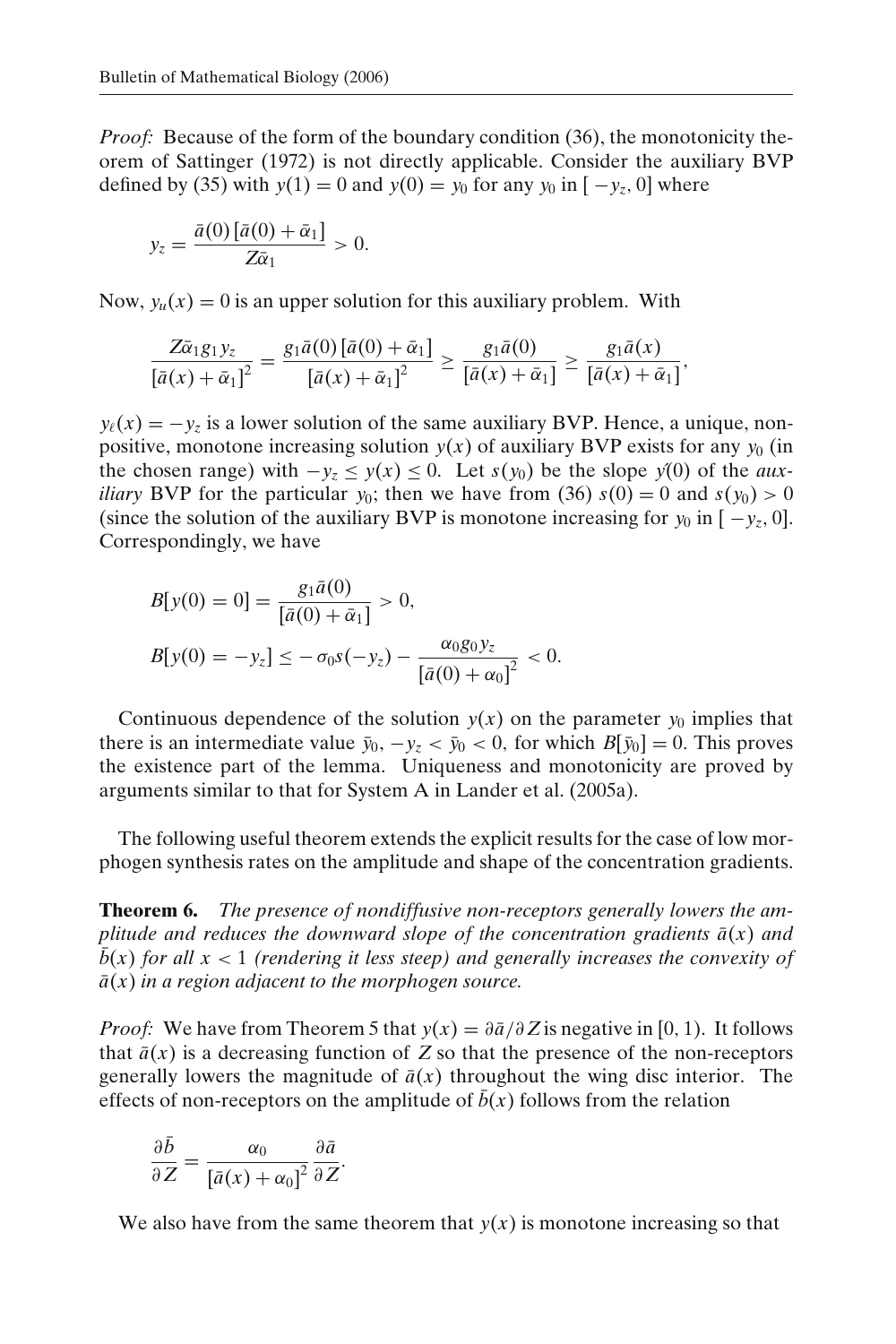$$
y(x) = \frac{\partial}{\partial x} \left( \frac{\partial \bar{a}}{\partial z} \right) = \frac{\partial}{\partial z} (\bar{a}) > 0.
$$

In other words, the negative slope  $\bar{a}(x)$  is an increasing function of Z and hence becomes less steep downward with the introduction of nondiffusive non-receptors. At the sink end, we have  $y(1) = 0$  and therewith

$$
y''(1) = \frac{g_1 \bar{a}(1)}{[\bar{a}(1) + \bar{\alpha}_1]^2} = 0.
$$

At the source end, we have

$$
y''(0) = \left\{ \frac{\alpha_0 g_0}{[\bar{a}(0) + \alpha_0]^2} + \frac{Z \bar{\alpha}_1 g_1}{[\bar{a}(0) + \bar{\alpha}_1]^2} \right\} y(0) + \frac{g_1 \bar{a}(0)}{\bar{a}(0) + \bar{\alpha}_1} = \sigma_0 y(0) > 0. \quad (37)
$$

With  $y''(x; Z) = \partial [a''(x; Z)]/\partial Z$  being continuous, the positive  $a''(x)$  increases with *Z* at least in some neighborhood of  $x = 0$  so that  $\bar{a}(x)$  becomes more convex there.

Note that even without an explicit solution outside the LLSR range, we manage to deduce the same effect of the introduction of nondiffusive non-receptors on the magnitude and slope of the concentration gradients as in the LLSR range for the entire (posterior) compartment. In the case of the convexity of the concentration gradients, we succeeded only in deducing from (37) that more non-receptor sites only makes the gradients more convex in a region adjacent to the source end (while these same gradients remain flat at the sink end with or without non-receptors). Without an explicit solution or additional information, the change of relative slope with non-receptor concentration,  $\partial s / \partial Z$ , is not known to be of one sign.

The effects of the addition of non-receptor sites obtained in this and the last section help to explain why overexpression of morphogen receptors can have different (and sometimes opposite) effects on different morphogen systems. When *Dpp* receptors *thick veins* (*tkv)* in wing imaginal discs are overexpressed in vivo (Lecuit and Cohen, 1998), they produce effects significantly different from (and nearly opposite to) those of overexpressing the Wingless (Wg) receptor *Drosophila frizzled* 2 (*Dfz2*) Cadigan et al. (1998). More specifically, we have from (Lecuit and Cohen, 1998) that "high levels of *tkv* generally sequester ligand and limit its movement across the wing disc." The corresponding ligand–receptor gradient become steeper and more convex, tending to a boundary layer, while the amplitude remains pretty much unchanged. On the other hand, we have from Cadigan et al. (1998) that "high levels of a Wg receptor, *Drosophila frizzled* 2 (*Dfz2*), stabilize Wg, allowing it to reach cells far from its site of synthesis." To reconcile these different effects, we write the expressions (33) and (31) in terms of the biological parameters to obtain

$$
\mu_s^2 = \mu^2 + \mu_z^2 = \frac{k_{\rm on} R_0}{D / X_{\rm max}^2} + \frac{j_{\rm on} N_0}{D / X_{\rm max}^2},\tag{38}
$$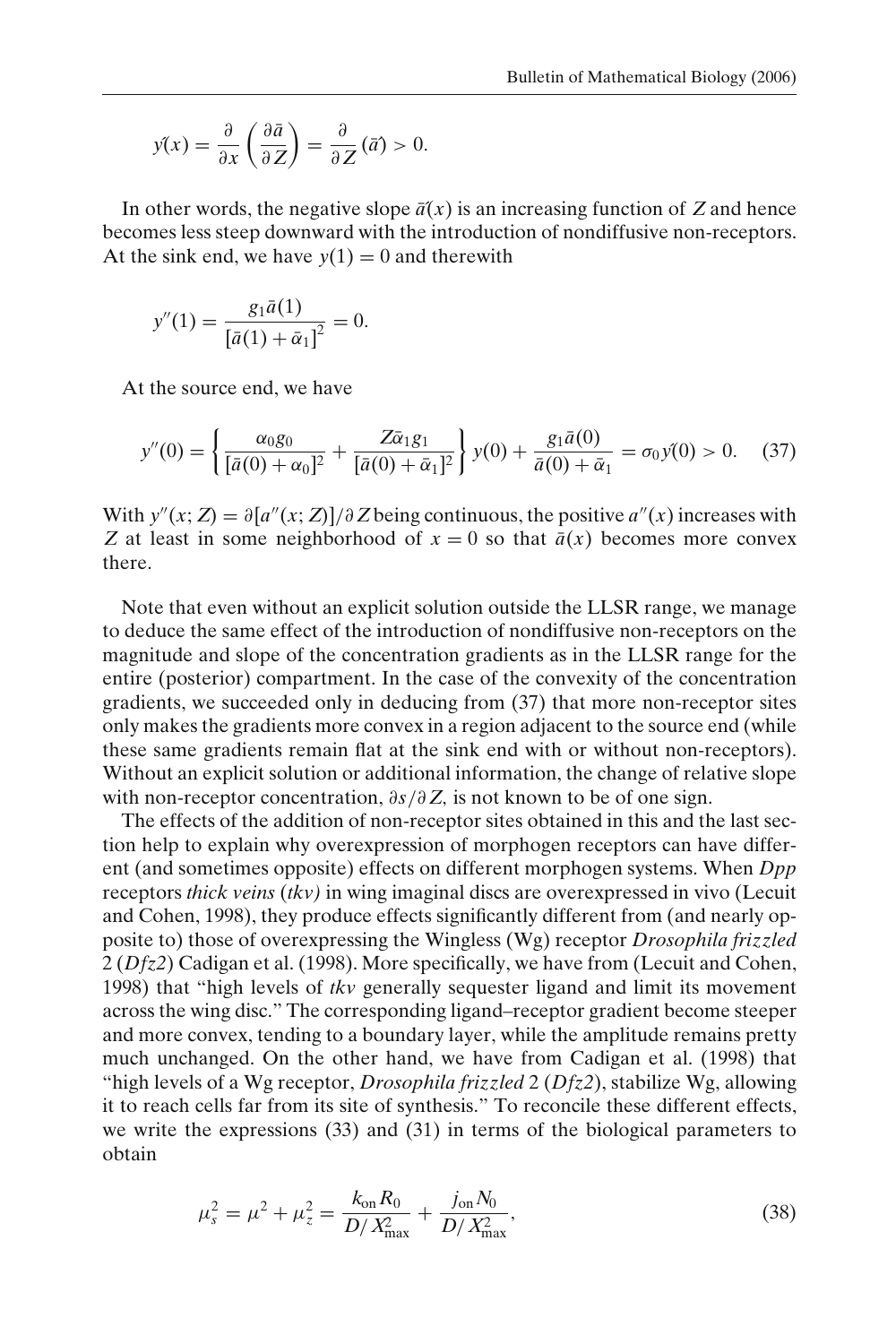$$
[LR]_{x=0} = R_0 \bar{b}(0) = \frac{R_0 \nu_0/\alpha_0}{\mu_s^2 + \sigma_0 \mu_s \coth(\mu_s)} \approx \frac{\nu/k_{\text{deg}}}{1 + \Gamma N_0/R_0},\tag{39}
$$

with

$$
k_{\rm on} = \frac{K_{\rm on} K_{\rm deg}}{K_{\rm deg} + K_{\rm off}}, \quad j_{\rm on} = \frac{J_{\rm on} J_{\rm deg}}{J_{\rm deg} + J_{\rm off}}, \quad \Gamma = \frac{j_{\rm on}}{k_{\rm on}}.\tag{40}
$$

The approximation in the expression (39) for [*LR*] at the source end is appropriate for sufficiently large  $\mu_s$ . For the *Dpp* receptor *thick veins* with  $\mu^2 \gg \mu_z^2$ (Lecuit and Cohen, 1998), overexpression of the receptor further increases  $\mu^2$  and thereby  $\mu_s^2$ , resulting in steeper and a more convex [*LR*] gradient as observed experimentally in Lecuit and Cohen (1998). For the Wg receptor  $Dfz2$  with  $\mu^2 \ll \mu_z^2$ (Cadigan et al., 1998), overexpressing the receptor (resulting in a larger value of  $R_0$  and  $\mu^2$ ) does not change  $\mu_s^2$  significantly but does increase the amplitude of [*LR*] throughout the wing disc (through a reduction of the denominator of the expression for  $[LR]_{x=0}$ ). The concentration  $[LR]$  is higher at each location from the source end to the edge of the wing imaginal disc and hence reach more receptors at different locations downstream than does the wild type at the corresponding location as observed experimentally in Cadigan et al. (1998). We know from experimental evidence summarized in the recent review of Lin (2004) that at least one class of membrane bound non-receptor—the cell surface heparan sulfate proteoglycan (including syndecans and glypicans)—clearly plays a major role in both Wg and Dpp gradients, as well as in the gradients formed by other morphogens. The mathematical results obtained above therefore offer an explanation on how the effects of such non-receptors could account for important experimental observations in these systems, including seemingly inconsistent ones such as those in Cadigan et al. (1998) and Lecuit and Cohen (1998).

## **6. Linear stability for the time-independent steady states**

Now that the existence of a unique set of time-independent steady-state morphopgen concentration gradients has been established, we want to know if the gradients are stable. For a linear stability analysis, we consider a small perturbation from the steady state in the form

$$
a(x, t) = \bar{a}(x) + e^{-\lambda t} \hat{a}(x), \quad b(x, t) = \bar{b}(x) + e^{-\lambda t} \hat{b}(x), c(x, t) = \bar{c}(x) + e^{-\lambda t} \hat{c}(x)
$$
\n(41)

where  $\bar{a}$ ,  $\bar{b}$  and  $\bar{c}$  are the steady-state solutions and where the time-independent portion of the perturbations,  $\hat{a}$ ,  $\hat{b}$  and  $\hat{c}$ , are negligibly small compared to the corresponding steady-state solution. After linearization, we have the following eigenvalue problem for  $\hat{a}$  and  $\hat{b}$ .

$$
-\lambda \hat{b} = h_0 (1 - \bar{b}) \hat{a} - (f_0 + g_0 + h_0 \bar{a}) \hat{b}
$$
\n(42)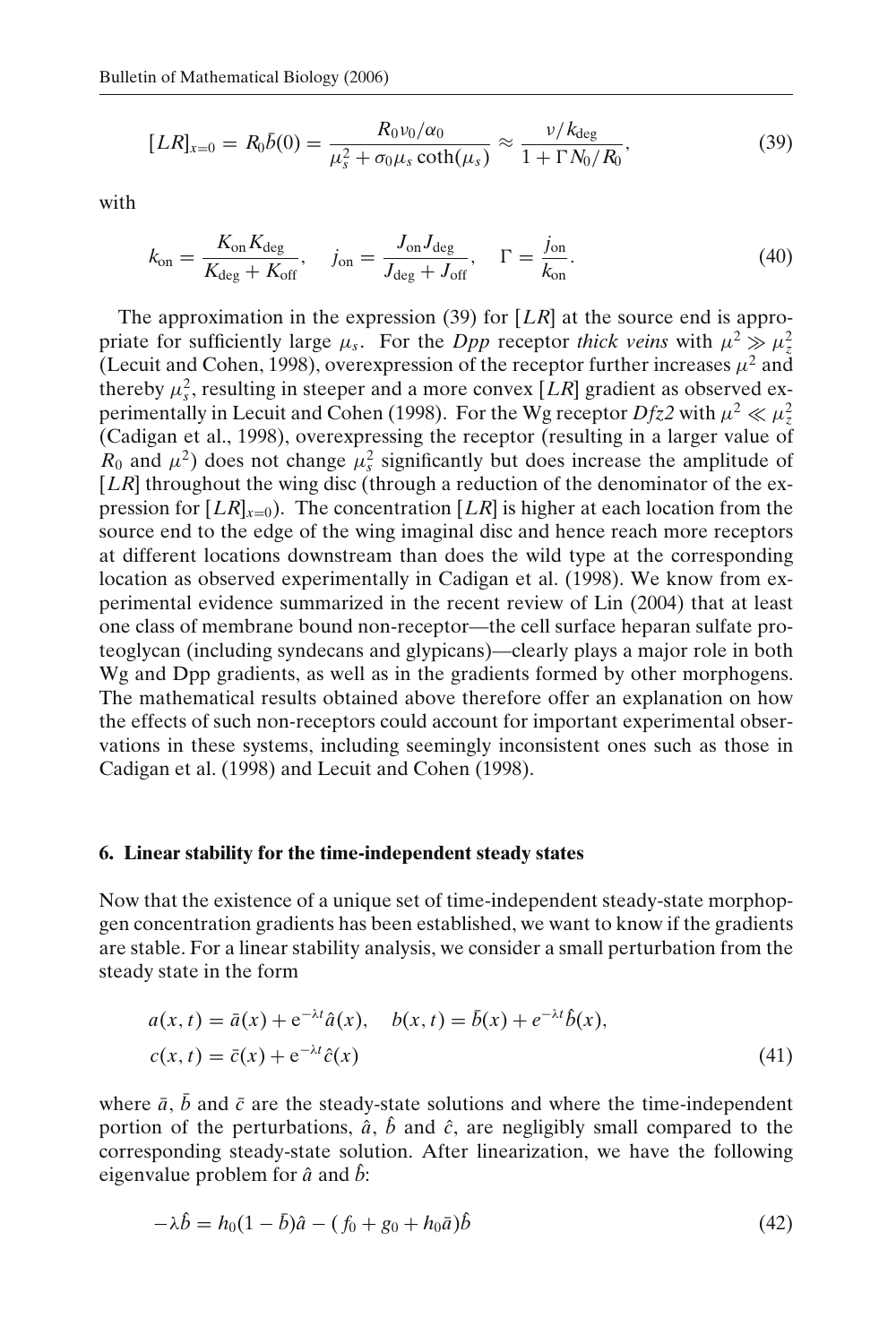$$
-\lambda \hat{c} = \bar{h}_1 (1 - \bar{c}) \hat{a} - (f_1 + g_1 + \bar{h}_1 \bar{a}) \hat{c}
$$
\n(43)

and

$$
-\lambda \hat{a} = \hat{a}'' - h_0(1 - \bar{b})\hat{a} + (f_0 + h_0\bar{a})\hat{b} - \bar{h}_1 Z(1 - \bar{c})\hat{a} + Z(f_1 + \bar{h}_1\bar{a})\hat{c} \tag{44}
$$

with

$$
-\lambda \hat{a}(0) = \sigma_0 \hat{a}(0) - \{h_0[1 - \bar{b}(0)] + \bar{h}_1 Z[1 - \bar{c}(0)]\}\hat{a}(0)
$$

$$
+ [f_0 + h_0 \bar{a}(0)]\hat{b}(0) + Z[f_1 + \bar{h}_1 \bar{a}(0)]\hat{c}(0),
$$
(45)
$$
\hat{a}(1) = 0.
$$
(46)

The above system can be reduced to an eigenvalue problem for  $\hat{a}$  alone. We begin by solving (42) for  $\hat{b}$  in terms of  $\hat{a}$ , making use of (20) to get:

$$
\hat{b} = -\frac{h_0[1 - \bar{b}(x)]}{\lambda - [h_0\bar{a}(x) + g_0 + f_0]} \hat{a}
$$
\n
$$
= -\frac{h_0(g_0 + f_0)}{[h_0\bar{a} + f_0 + g_0][\lambda - (h_0\bar{a} + g_0 + f_0)]} \hat{a}.
$$
\n(47)

Similarly, we can obtain the following expression for  $\hat{c}$  in terms of  $\hat{a}$ :

$$
\hat{c} = -\frac{\bar{h}_1[1 - \bar{c}(x)]}{\lambda - [\bar{h}_1 \bar{a}(x) + g_1 + f_1]} \hat{a}
$$
\n
$$
= -\frac{\bar{h}_1(g_1 + f_1)}{[\bar{h}_1 \bar{a} + f_1 + g_1][\lambda - (\bar{h}_1 \bar{a} + g_1 + f_1)]} \hat{a}.
$$
\n(48)

Next, we use (47) and (48) to eliminate  $\hat{b}$  and  $\hat{c}$  from (44) and (45) to get

$$
\hat{a}'' + [\lambda - q_z(x, \lambda)] \hat{a} = 0 \tag{49}
$$

$$
\sigma_0 \hat{a}(0) + [\lambda - q_z(0; \lambda)] \hat{a}(0) = 0, \quad \hat{a}(1) = 0 \tag{50}
$$

where

$$
q_z(x,\lambda) = \frac{h_0(1-\bar{b})(g_0-\lambda)}{g_0+f_0+h_0\bar{a}-\lambda} + \frac{\bar{h}_1 Z(1-\bar{c})(g_1-\lambda)}{g_1+f_1+\bar{h}_1\bar{a}-\lambda}
$$

$$
= \frac{(f_0+g_0)(g_0-\lambda)}{(\alpha_0+\bar{a})[\lambda_{c0}(x)-\lambda]} + \frac{Z(f_1+g_1)(g_1-\lambda)}{(\bar{\alpha}_1+\bar{a})[\lambda_{c1}(x)-\lambda]},
$$
(51)

with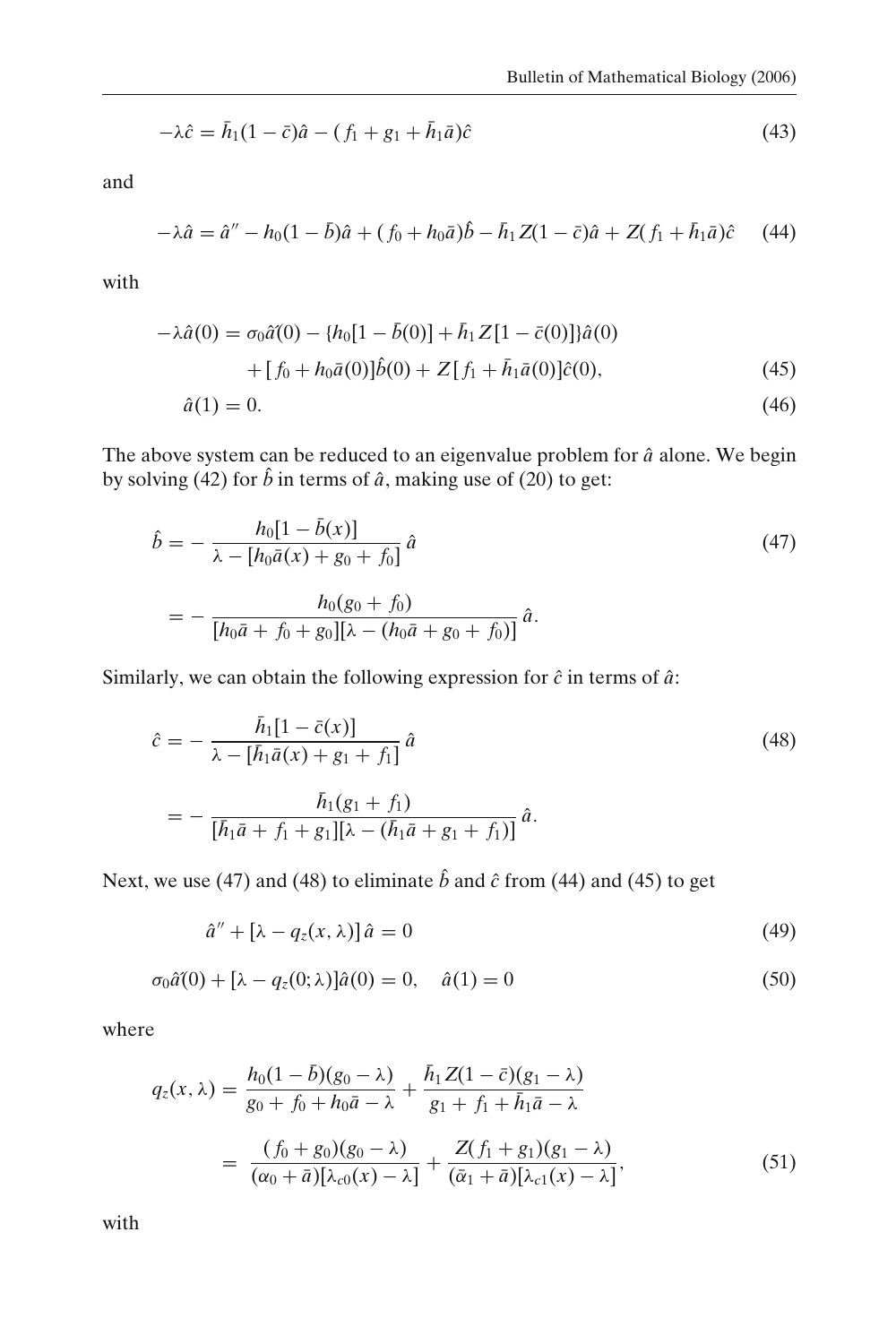$$
\lambda_{c0}(x) = g_0 + f_0 + h_0 \bar{a}(x), \qquad \lambda_{c1}(x) = g_1 + f_1 + \bar{h}_1 \bar{a}(x). \tag{52}
$$

Note that  $\lambda_{ck}(x) > 0$  are positive.

The eigenvalue problem  $(49) - (50)$  enables us to establish the following stability theorem for the unique steady-state solution  $\bar{a}(x)$ .

**Theorem 7.** *All eigenvalues of the nonlinear eigenvalue problem (49) and (50) are positive and the steady-state concentrations*  $\bar{a}(x)$ ,  $\bar{b}(x)$  *and*  $\bar{c}(x)$  *are asymptotically stable by a linear stability analysis.*

The theorem is proved by modifying the argument used in Lander et al. (2005a) and will not be given here.

### **7. The smallest eigenvalue for the LLSR case**

While knowing the eigenvalues being positive is sufficient to ensure the linear stability of the steady-state morphogen concentration gradients, it is important to determine the dependence of the eigenvalues on the biological parameters to gain more insight to the effects of non-receptors on the decay rate of transients. In particular, the magnitude of the smallest eigenvalue would give us some idea of how quickly the system returns to the steady state after small perturbations. As we do a great deal of computing for the time evolution of the concentration of both free and bound morphogens from their initial conditions, the rate of decay obtained will also provide an estimate of the time it takes to reach steady state. More importantly, there is currently only some rough estimates on the ranges of various rate constants for different biological systems. Knowing how the decay rate depends on the biological parameters will suggest ways for experimentalists to measure them more adequately. We will illustrate the benefits of knowing this dependence by working out some explicit results for the smallest eigenvalue in the LLSR case.

The *smallest eigenvalue* of (49) and (50), denoted by  $\lambda_s$ , generally can only be found by numerical methods. Accurate numerical solutions for the nonlinear eigenvalue problem is possible but tedious. For a sufficiently *low ligand synthesis rate* so that terms involving  $h_0\bar{a}(x)$  and  $\bar{h}_1\bar{a}(x)$  in  $q_z(x;\lambda)$  may be neglected (see Section 4), a first approximation (or leading term perturbation solution)  $\{\lambda^{(0)}, \hat{a}^{(0)}(x)\}\$  of the exact solution of (49) and (50) is determined by the simpler eigenvalue problem:

$$
[\hat{a}^{(0)}]'' + \eta^2 \hat{a}^{(0)} = 0,\t\t(53)
$$

$$
\{\sigma_0[\hat{a}^{(0)}] - \eta^2[\hat{a}^{(0)}]\}_{x=0} = 0, \quad \hat{a}_0(1) = 0 \tag{54}
$$

where

$$
\eta^2 = \lambda^{(0)} - \frac{h_0(\lambda^{(0)} - g_0)}{\lambda^{(0)} - g_0 - f_0} - \frac{\bar{h}_1 Z(\lambda^{(0)} - g_1)}{\lambda^{(0)} - (f_1 + g_1)}.
$$
\n(55)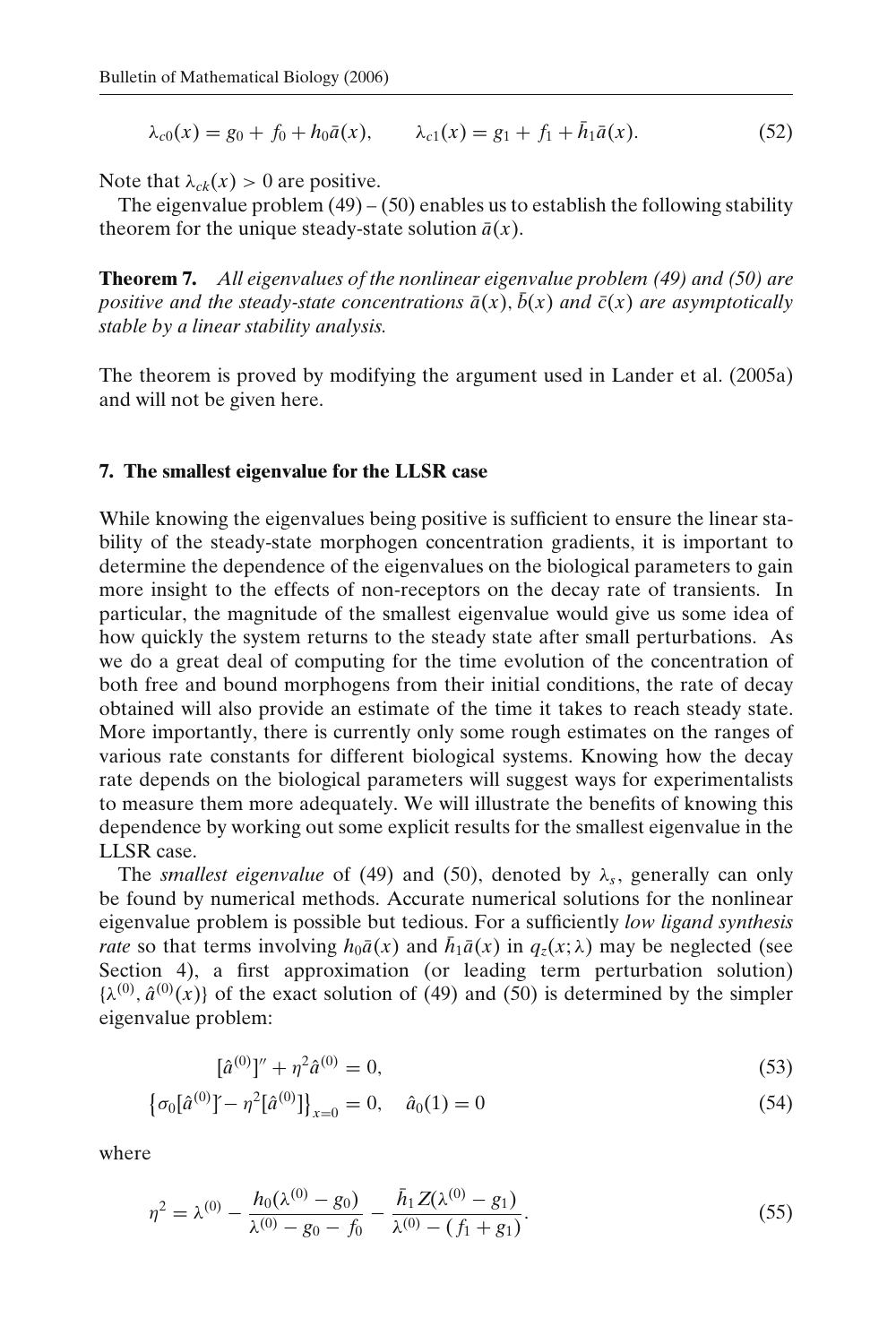The solution of (53) and (54) is given by  $\hat{a}^{(0)}(x) = c_0 \sin(\eta(1-x))$  for an arbitrary constant  $c_0$ , with  $\lambda^{(0)}$  being a solution of (55) where  $\eta$  is to be found from

$$
\sigma_0 \eta = \eta^2 \tan(\eta). \tag{56}
$$

The solutions of this equation depends only on  $\sigma_0$  and no other parameter, particularly not on *Z*. Though  $\eta = 0$  satisfies (56), it is not a solution of the eigenvalue problem (53) and (54) except for the limiting case  $\sigma_0 = 0$ , since there is not a corresponding nontrivial eigenfunction. (The  $\sigma_0 = 0$  case was analyzed in Lou et al. (2004) where  $\lambda_s^{(0)}$  was shown to be the smallest root of (55) with  $\eta^2 = 0$ .)

To find the smallest eigenvalue  $\lambda_s^{(0)}$  for (53) and (54) for a prescribed  $\sigma_0 > 0$ , it would appear that we should solve (55) for each of the countably infinite number of solutions  $\{\pm \eta_k\}$ ,  $k = 1, 2, 3, \ldots$ , of (56) (with  $\eta_k$  anti-symmetric about the origin,  $(k-1)\pi < \eta_k < (k-\frac{1}{2})\pi$  and each increasing with  $\sigma_0$ ) and then compare magnitude of the infinite number of smallest roots for different *k*. However, by differentiating both sides of the relation (55) with respect to  $\eta^2$ , we have immediately the following lemma on  $\eta^2(\lambda^{(0)})$ .

**Lemma 2.**  $\eta^2$  *is a monotone increasing function of*  $\lambda^{(0)}$  *and, conversely,*  $\lambda^{(0)}$  *is a monotone increasing function of* η<sup>2</sup>*.*

It follows from the lemma above that the smallest eigenvalue  $\lambda_s^{(0)}$  of (53) and (54) is the smallest of the three roots of

$$
\eta^2(\lambda^{(0)}) \equiv \lambda^{(0)} - \frac{h_0(\lambda^{(0)} - g_0)}{\lambda^{(0)} - g_0 - f_0} - \frac{\bar{h}_1 Z(\lambda^{(0)} - g_1)}{\lambda^{(0)} - f_1 - g_1} = \eta_1^2 < \left(\frac{\pi}{2}\right)^2. \tag{57}
$$

Moreover, given  $\sigma_0 \gg 1$  for Drosophila wing discs (see Lander et al., 2005b), the smallest eigenvalue  $\lambda_s^{(0)}$  corresponds to  $\eta = \eta_1 \lesssim \pi/2$  with  $\eta_1 \to \pi/2$  from below as  $\sigma_0 \to \infty$ . We summarize these observations in the following theorem most relevant for *Dpp* in a Drosophila wing disc.

**Theorem 8.** *For*  $\sigma_0 > 0$ , the smallest eigenvalue  $\lambda_s^{(0)}$  of (53) and (54) is the smallest *of the three roots of*  $\eta^2(\lambda^{(0)}) = \eta_1^2$  *where*  $\eta_1^2$  *is the smallest positive solution of* (56) *which depends only on*  $\sigma_0$  *and tends to*  $(\pi/2)^2$  *monotonically as*  $\sigma_0 \rightarrow \infty$ .

The above result made it unnecessary to solve a countably infinite number of cubic equations in order to find  $\lambda_s^{(0)}$ . However, the solutions of (57) depends on  $h_0$ ,  $g_0$ ,  $\bar{f}_0$ ,  $\bar{h}_1$ ,  $g_1$ ,  $f_0$ , and *Z* in a rather complicated way. It is of considerable interest to see that some of the critical features of  $\lambda_s^{(0)}$  and the corresponding decay rate of transients depend very simply on only a few of these parameters. We will illustrate this briefly by obtaining an upper bound and a lower bound for  $\lambda_s^{(0)}$  below and show how they help us explain some experimental observations in Bellin et al. (2003) on the effect of non-receptors on the time to steady-state gradients.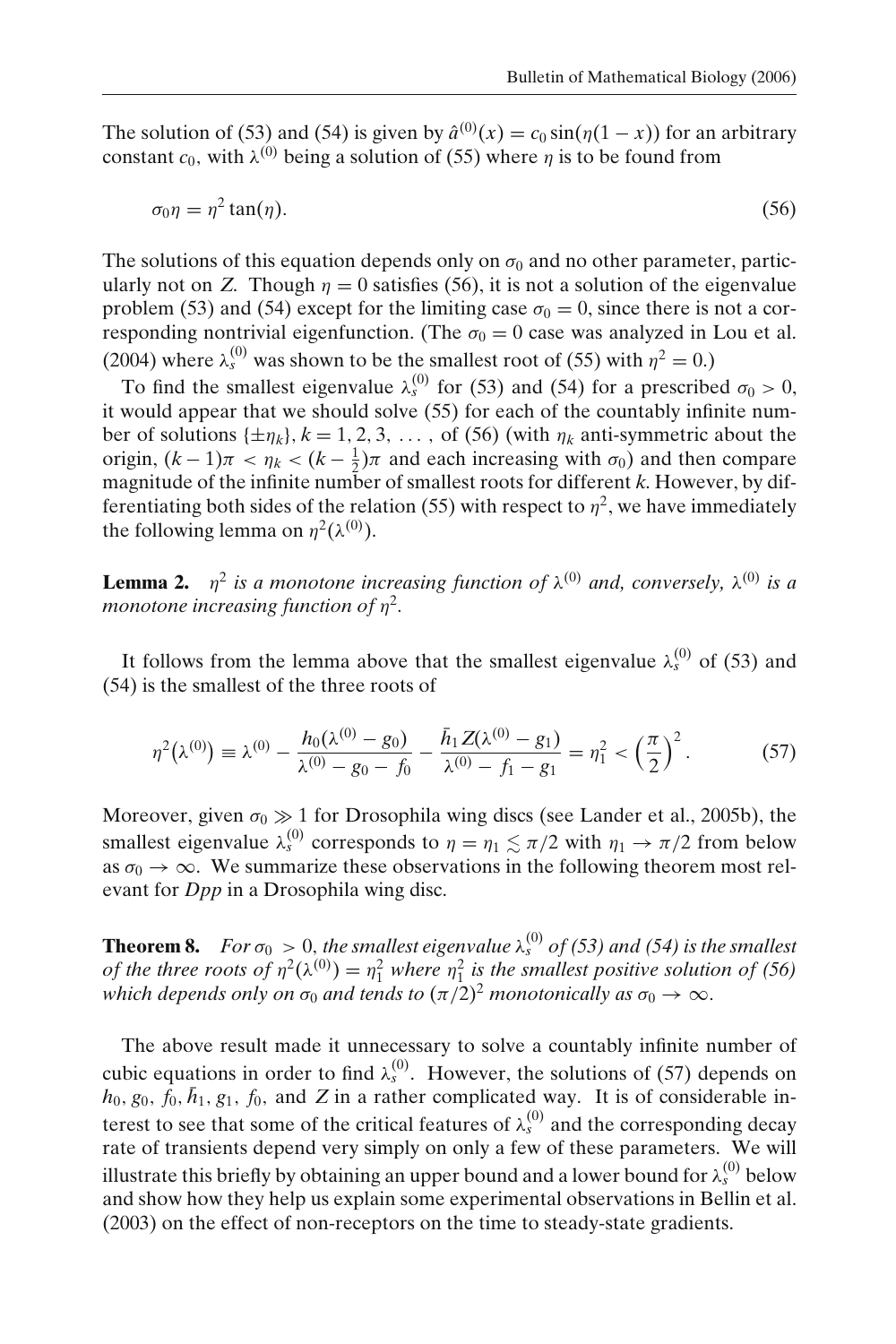Let  $g_\ell \equiv \min\{g_0, g_1\}$  and  $g_L \equiv \max\{g_0, g_1\}$ . With  $\eta^2(\lambda^{(0)} = 0) < 0$  and  $\eta^2 \uparrow \infty$ as  $\lambda^{(0)}$   $\uparrow$   $g_{\ell}$  +  $f_{\ell}$ , we have from Lemma 2 the following theoretical useful upper bound for  $\lambda_s^{(0)}$ .

**Lemma 3.**  $0 < \lambda_s^{(0)} < g_\ell + f_\ell$ .

For the biologically realistic range of  $g_\ell \leq \eta_1^2 \leq (\pi/2)^2$  (with  $0 < g_\ell \ll 1$  for Dpp in Drosophila wing disc), we have  $\eta^2(\lambda^{(0)} = g_\ell) \leq g_\ell \leq \eta_1^2$ ; from which follows  $g_\ell \leq$  $\lambda_s^{(0)}$  giving a lower bound for  $\lambda_s^{(0)}$ . We summarize the useful observations above in the following theorem.

**Theorem 9.** *At low morphogen synthesis rates and*  $min\{g_0, g_1\} \leq \eta_1^2 \leq (\pi/2)^2$ , we  $h$ ave  $\lambda_s \sim \lambda_s^{(0)}$  with

$$
\min\{g_0, g_1\} < \lambda_s^{(0)} < \min\{g_0 + f_0, g_1 + f_1\}.
$$

For  $g_L > g_\ell + f_\ell$ , we have also  $\eta^2(\lambda^{(0)} = g_L) < g_L$ . However,  $g_L$  is not a sharper lower bound for  $\lambda_s^{(0)}$  since the lesser quantity  $g_\ell + f_\ell$  is already an upper bound. Note that the upper and lower bound obtained above do not depend on  $h_0$ ,  $\bar{h}_1$ ,  $\sigma_0$ and *Z*. It follows that the half life of transients must be shorter than the greater of  $\ln(2)/K_{\text{deg}}$  and  $\ln(2)/J_{\text{deg}}$  but must be longer than the greater of  $\ln(2)/(K_{\text{deg}} +$  $K_{\text{off}}$ ) and  $\ln(2)/(J_{\text{deg}} + J_{\text{off}})$ . For Drosophila, the off rate constants are typically much smaller than the corresponding degradation rate constants. Hence, these upper and lower bounds sharply delimit the time to a steady signaling gradient. With some extensive analysis, the same conclusion can be extended beyond the *LLSR* range and thereby offer a way of estimating the degradation rate constants (Mizutani et al., 2005).

When  $g_1 \gg g_0$  ( $J_{\text{deg}} \gg K_{\text{deg}}$ ), the presence of non-receptors is seen from Theorem 9 to have insignificant effect on the rate of transient decay. However, for  $g_0 \gg g_1$  ( $K_{\text{deg}} \gg J_{\text{deg}}$ ), the addition of non-receptors would slow down the decay rate significantly. Hence, only a lengthening (and not shortening) of the time to a steady-state gradient is associated with the presence of non-receptors. It is interesting that in real biological gradient systems, Dpp in a Drosophila early embryo that is known to operate very fast (with gradient formation time of about 30 min) happens to lack nondiffusive non-receptors (Bellin et al., 2003; Mizutani et al., 2005), whereas the Dpp gradient in the Drosophila wing disc that has a much slower dynamics (with a time to gradient of several hours) operates in the presence of a substantial level of HSPG (Teleman and Cohen, 2000; Fujise et al., 2003). With  $K_{\text{deg}} \gg J_{\text{deg}}$  generally for Dpp in Drosophila, our mathematical results predict that a very fast gradient should lack (or have a low concentration of) nondiffusive non-receptors whereas the slower dynamics should operates in the presence of a substantial level of these non-receptors. Both predictions are consistent with the little evidence we have on gradient dynamics of Drosophila cited previously.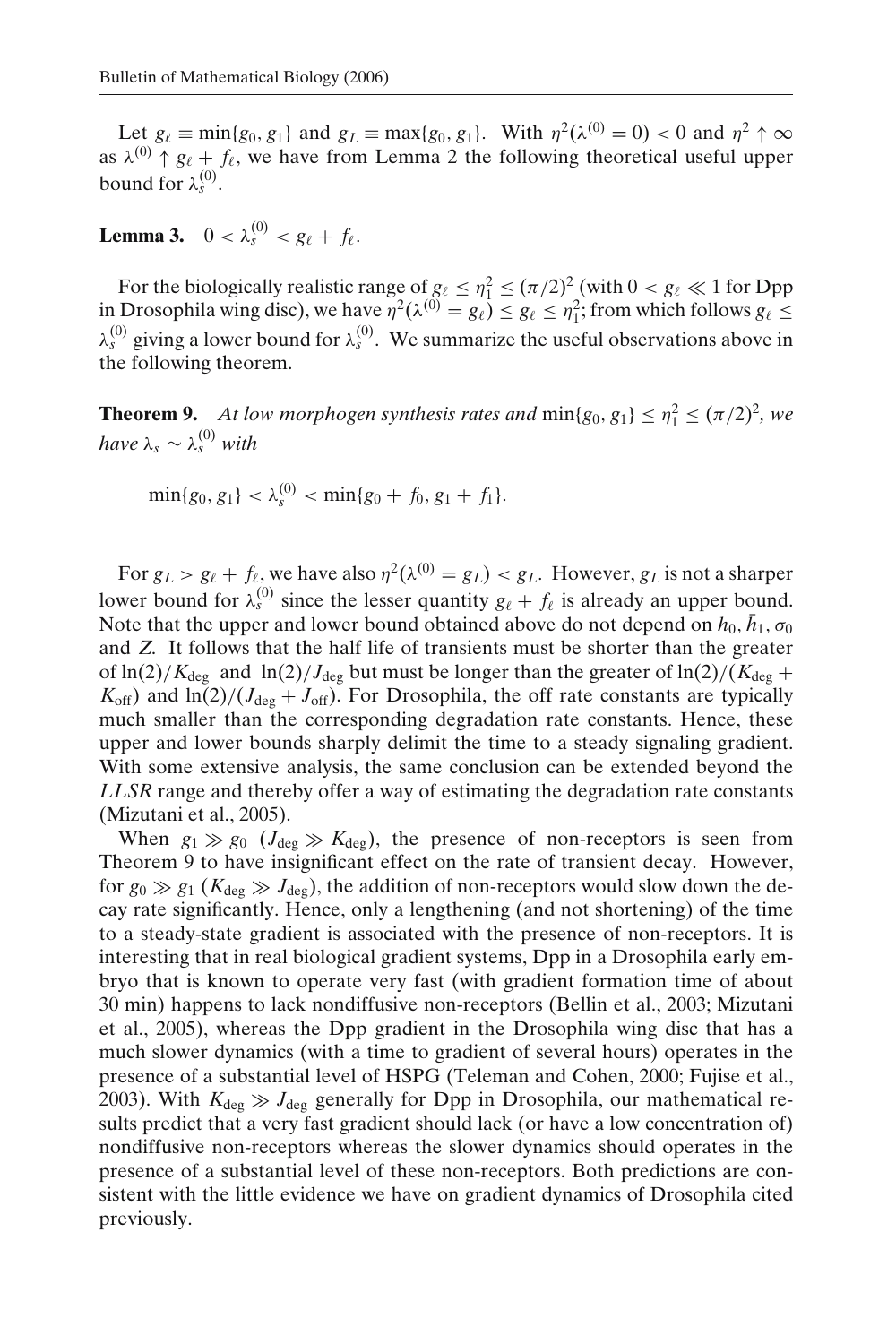#### **8. Concluding remarks**

In this paper, we initiated the first analytical study (not just numerical simulations such as Eldar et al., 2003) of the effects of membrane-bound non-receptormediated degradation on morphogen gradient formation and cell signaling. Considerable experimental evidence, recently reviewed in Lin (2004), shows that non-receptors have an important role in the formation and robustness of morphogen gradients and therefore deserve greater theoretical scrutiny. At the most basic level, non-receptors compete with receptors for binding with, and degradation of available morphogens; their presence is expected to reduce the steady-state concentration of signaling morphogen–receptor complexes throughout the wing disc interior. Analysis of the basic model, System N, for *Dpp* in a wing imaginal disc with non-receptors, formulated and analyzed herein, confirms this expected consequence. Results obtained also show that the introduction of non-receptors generally increases the convexity of the steady-state concentration gradients, at least in a region adjacent to the source end. For *LLSR* cases where the governing ODE and boundary conditions for the steady concentration of free morphogens  $\bar{a}(x)$  can be linearized, asymptotic results show also that the addition of non-receptor sites reduces the negative slope of the gradients (making it less steep) and increases their convexity throughout the wing disc interior. However, it has the opposite effects of further steepening the relative slopes  $\bar{a}(x)/\bar{a}(x)$  and  $\bar{b}(x)/\bar{b}(x)$  which are of more interest to biologists.

The structure of the BVP governing the steady-state gradients and the explicit asymptotic solution for low synthesis rates show that the effects of a fixed concentration of non-receptor sites are generally negligible when the effective binding rate of non-receptors,  $g_1/\alpha_1$ , is sufficiently small compared to that of the receptors,  $g_0/\alpha_0$ , but is significant when  $g_1/\alpha_1$  is relatively large. This result provides an explanation for why in vivo receptor overexpression can have opposite effects in different morphogen systems. It can now be explained why overexpression of the *Dpp* receptor *tkv* in wing discs (Lecuit and Cohen, 1998) could result in nearly opposite observed effects from an overexpression of the Wg receptor *Dfz2* (Cadigan et al., 1998).

The results obtained in this paper on steady-state morphogen gradients in the presence of a single class of membrane-bound non-receptor can be extended to several species of such non-receptors. For two non-receptor species with the corresponding normalized degradation rates  $g_k$ , normalized effective loss–gain ratio  $\bar{\alpha}_k$ , and the ratio of non-receptor-to-receptor concentration ratios  $Z_k$ , the boundary value problem for the steady-state free *Dpp* concentration may be reduced to

$$
\bar{a}'' = \frac{g_0 \bar{a}}{\bar{a} + \alpha_0} + \frac{Z_1 g_1 \bar{a}}{\bar{a} + \bar{\alpha}_1} + \frac{Z_2 g_2 \bar{a}}{\bar{a} + \bar{\alpha}_2},\tag{58}
$$

with

$$
-\sigma_0 \bar{a}(0) + \frac{g_0 \bar{a}(0)}{\bar{a}(0) + \alpha_0} + \frac{Z_1 g_1 \bar{a}(0)}{\bar{a}(0) + \bar{\alpha}_1} + \frac{Z_2 g_2 \bar{a}(0)}{\bar{a}(0) + \bar{\alpha}_2} = \nu_0, \quad \bar{a}(1) = 0.
$$
 (59)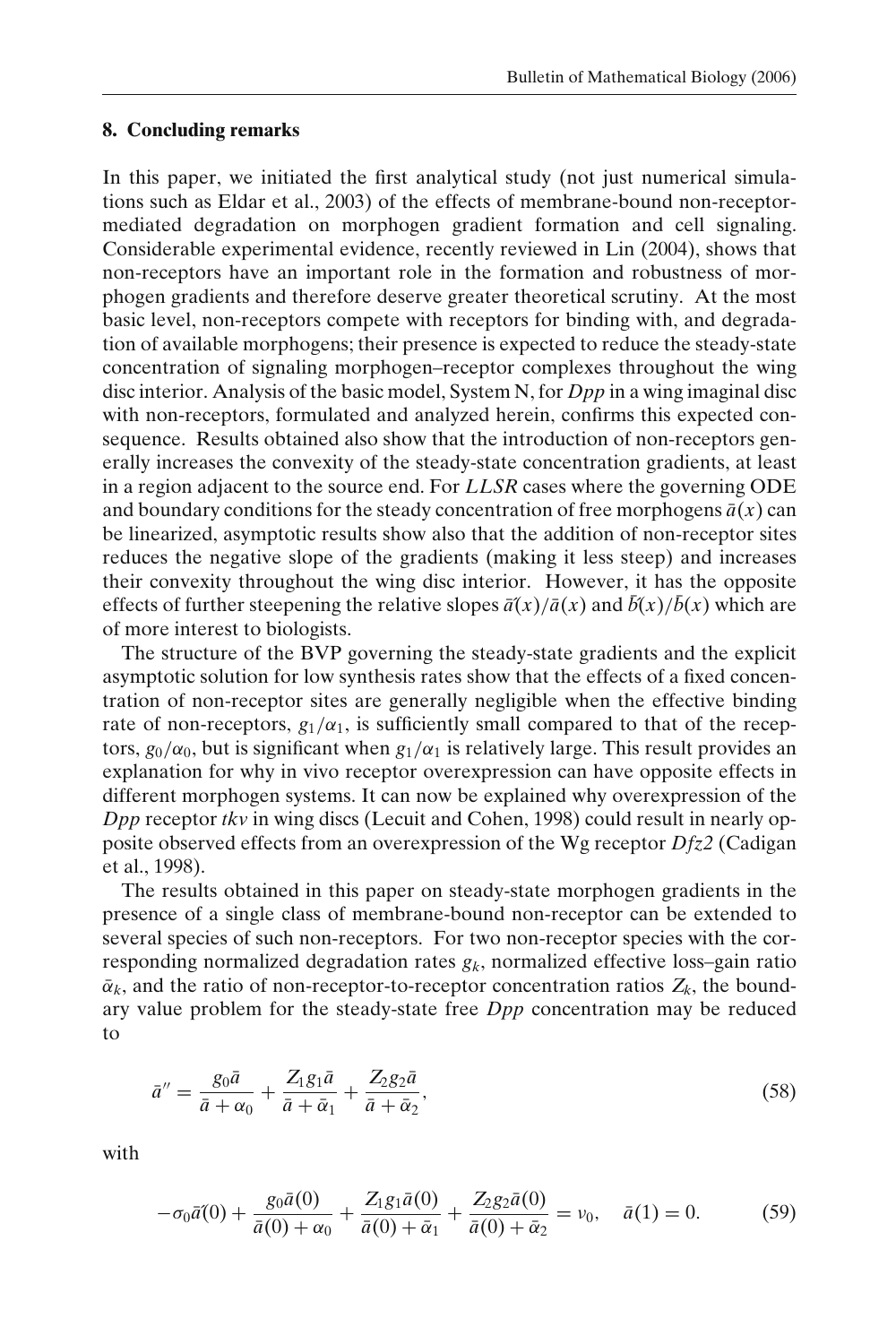More realistic two- and three-dimensional models that would allow for diffusion in the ventral-dorsal direction and the apical-basal direction can also be developed and analyzed as we did in Lander et al. (2003) and Vergas (2006). We will not pursue a discussion of these extensions since there are other more fundamental issues (e.g., stability) that need to be addressed.

As we may expect from our previous work on morphogen gradients (Lou et al., 2004; Lander et al., 2005a), steady-state morphogen gradients with non-receptors can also be shown to be asymptotically stable with respect to small perturbations. A more interesting theoretical finding on gradient dynamics pertains to the effects of non-receptors on the time to steady-state behavior. Introduction of nondiffusive non-receptors generally does not speed up and often substantially slows down the time to gradient formation for our model, offering the presence of HSPG nonreceptors as a likely cause for the slower dynamics of Dpp gradient in Drosophila wing disc (Teleman and Cohen, 2000; Fujise et al., 2003) and, less directly, their absence for the fast dynamics of Dpp gradient in the early Drosophila embryo (Bellin et al., 2003; Mizutani et al., 2005). When applicable, the simple relation between decay rate of transients and degradation rate constants of receptors and nondiffusive non-receptors offers a way of estimating the latter as done in Mizutani et al. (2005).

As pointed out in Section 1 of this paper, the main thrust for our interest in nonreceptors is their possible role in the robustness of morphogen gradients during development to changes in system parameters including those induced by environmental fluctuations. We know from Lander et al. (2005c); Lei et al. (2005) that non-receptors constitute a significant mechanism for robustness. It is therefore important to acquire sufficient theoretical understanding of their effects on gradient formation which we have attempted to do in this paper.

#### **Acknowledgements**

The research is supported in part by NIH Grants P20GM66051 and R01GM67247. The research of the last two authors is also supported by NSF SCREMS Grant DMS0112416 and NIH Grant R01GM75309. The two NIH R01 Grants were awarded through the Joint NSF/NIGMS Initiative to Support Research in the Area of Mathematical Biology.

## **References**

- Bellin, R., Capila, I., Lincecum, J., Park, P.W., Reizes, O., Rernfield, M.R., 2003. Unlocking the secrets of syndecans: Transgenic organisms as a potential key. Glycoconjugate J. 19, 295–304.
- Cadigan, K.M., Fish, M.P., Rulifson, E.J., Nusse, R., 1998. Wingless repression of Drosophila frizzled 2 expression shapes the Wingless morphogen gradient in the wing. Cell 93, 767–777.
- Eldar, A., Dorfman, R., Weiss, D., Ashe, H., Shilo, B.Z., Barkai, N., 2002. Robustness of the BMP morphogen gradient in Drosophila embryonic patterning. Nature 419, 304–308.
- Eldar, A., Rosin, D., Shilo, B.Z., Barkai, N., 2003. Self-enhanced ligand degradation underlies robustness of morphogen gradients. Dev. Cell 5, 635–646.
- Entchev, E.V., Schwabedissen, A., Gonzalez-Gaitan, M., 2000. Gradient formation of the TGFbeta homolog *Dpp*. Cell 103, 981–991.
- Fujise, M., Takeo, S., Kamimura, K., Matsuo, T., Aigaki, T., Izumi, S., Nakato, H., 2003. Dally regulates Dpp morphogen gradient formation in the Drosophila wing. Development 130, 1515–1522.